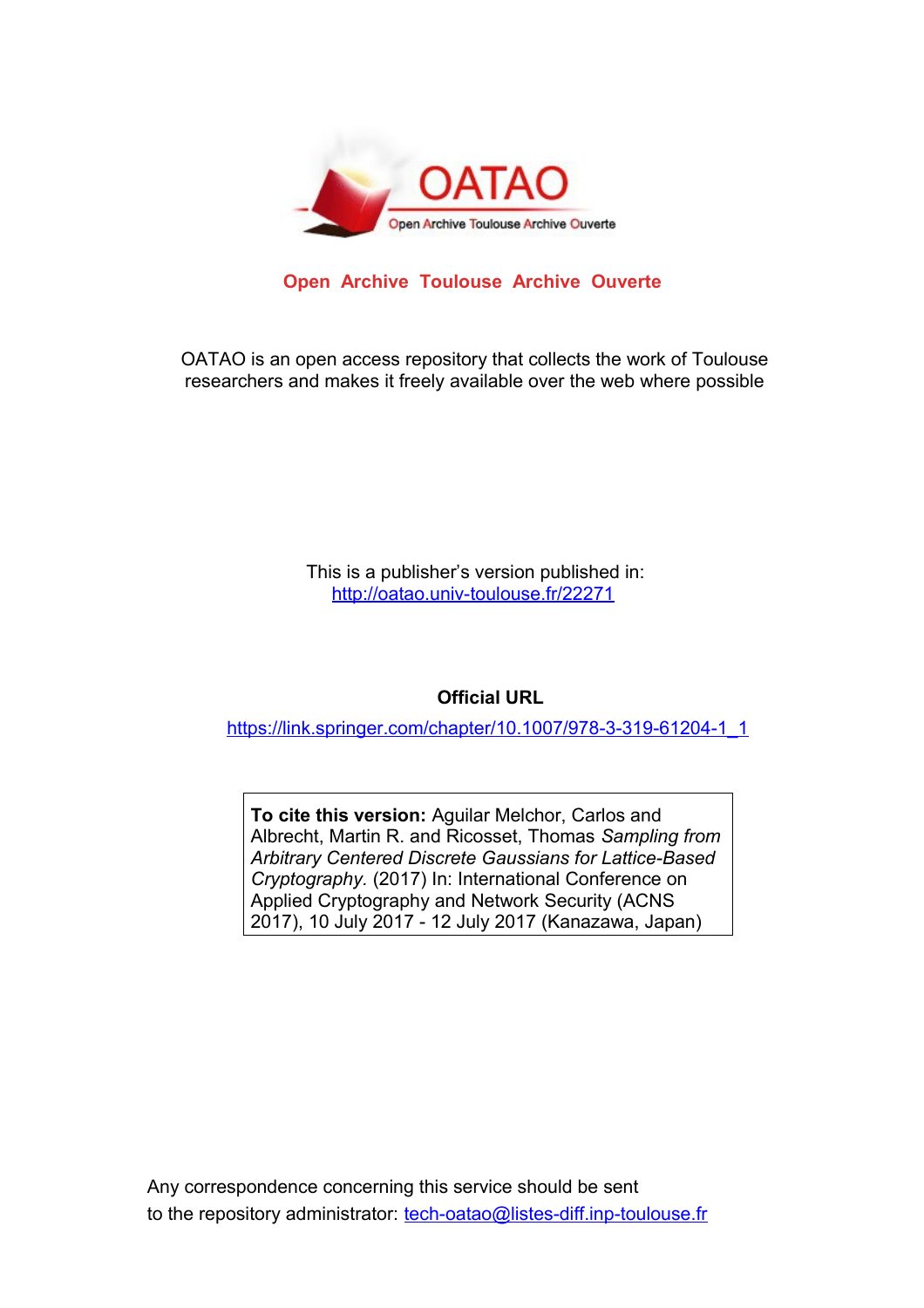# **Sampling from Arbitrary Centered Discrete Gaussians for Lattice-Based Cryptography**

Carlos Aguilar-Melchor<sup>1</sup>, Martin R. Albrecht<sup>2</sup>, and Thomas Ricosset<sup>1,3( $\boxtimes$ )</sub></sup>

 $1$  INP ENSEEIHT, IRIT-CNRS, Université de Toulouse, Toulouse, France

{carlos.aguilar,thomas.ricosset}@enseeiht.fr <sup>2</sup> Information Security Group, Royal Holloway, University of London, London, UK

martin.albrecht@royalholloway.ac.uk  $^3$  Thales Communications & Security, Gennevilliers, France

**Abstract.** Non-Centered Discrete Gaussian sampling is a fundamental building block in many lattice-based constructions in cryptography, such as signature and identity-based encryption schemes. On the one hand, the center-dependent approaches, e.g. cumulative distribution tables (CDT), Knuth-Yao, the alias method, discrete Zigurat and their variants, are the fastest known algorithms to sample from a discrete Gaussian distribution. However, they use a relatively large precomputed table for each possible real center in [0, 1) making them impracticable for non-centered discrete Gaussian sampling. On the other hand, rejection sampling allows to sample from a discrete Gaussian distribution for all real centers without prohibitive precomputation cost but needs costly floating-point arithmetic and several trials per sample. In this work, we study how to reduce the number of centers for which we have to precompute tables and propose a non-centered CDT algorithm with practicable size of precomputed tables as fast as its centered variant. Finally, we provide some experimental results for our open-source C++ implementation indicating that our sampler increases the rate of Peikert's algorithm for sampling from arbitrary lattices (and cosets) by a factor 3 with precomputation storage up to 6.2 MB.

# **1 Introduction**

Lattice-based cryptography has generated considerable interest in the last decade due to many attractive features, including conjectured security against quantum attacks, strong security guarantees from worst-case hardness and constructions of fully homomorphic encryption (FHE) schemes (see the survey [\[33\]](#page-17-0)). Moreover, lattice-based cryptographic schemes are often algorithmically simple and efficient, manipulating essentially vectors and matrices or polynomials modulo relatively small integers, and in some cases outperform traditional systems.

 $\overline{a}$ 

M.R. Albrecht—The research of this author was supported by EPSRC grant "Bit Security of Learning with Errors for Post-Quantum Cryptography and Fully Homomorphic Encryption" (EP/P009417/1) and the EPSRC grant "Multilinear Maps in Cryptography" (EP/L018543/1).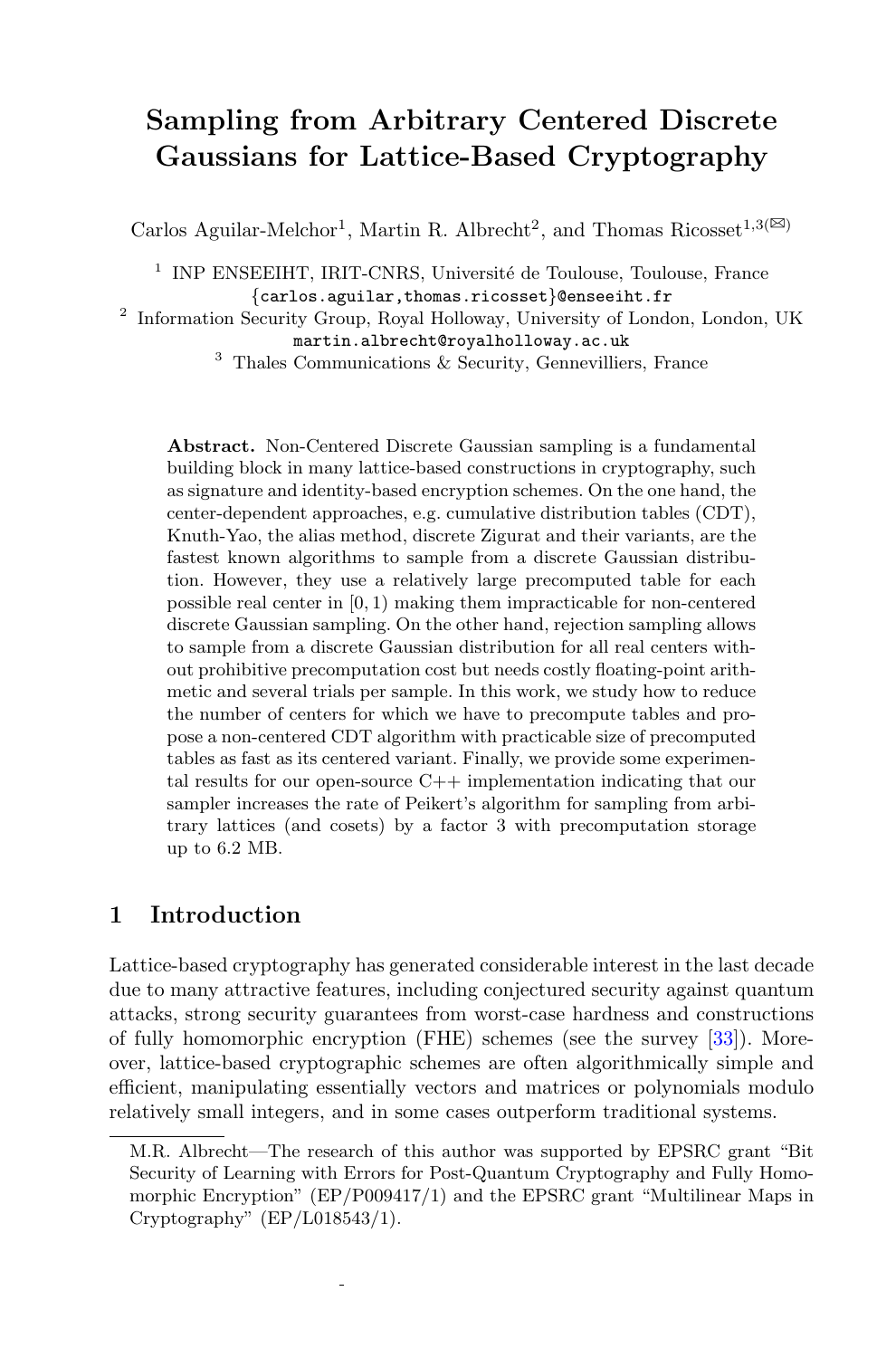Modern lattice-based cryptosystems are built upon two main average-case problems over general lattices: Short Integer Solution (SIS) [\[1\]](#page-15-0) and Learning With Errors (LWE) [\[35](#page-17-1)], and their analogues over ideal lattices, ring-SIS [\[29](#page-17-2)] and ring-LWE [\[27\]](#page-16-0). The hardness of these problems can be related to the one of their worst-case counterpart, if the instances follow specific distributions and parameters are choosen appropriately [\[1](#page-15-0)[,27,](#page-16-0)[29](#page-17-2)[,35](#page-17-1)].

In particular, discrete Gaussian distributions play a central role in latticebased cryptography. A natural set of examples to illustrate the importance of Gaussian sampling are lattice-based signature and identity-based encryption (IBE) schemes [\[16\]](#page-16-1). The most iconic example is the signature algorithm proposed in [\[16\]](#page-16-1) (hereafter GPV), as a secure alternative to the well-known (and broken) GGH signature scheme [\[18\]](#page-16-2). In this paper, the authors use the Klein/GPV algorithm [\[21](#page-16-3)], a randomized variant of Babai's nearest plane algorithm [\[4](#page-15-1)]. In this algorithm, the rounding step is replaced by randomized rounding according to a discrete Gaussian distribution to return a lattice point (almost) independent of a hidden basis. The GPV signature scheme has also been combined with LWE to obtain the first identity-based encryption (IBE) scheme [\[16](#page-16-1)] conjectured to be secure against quantum attacks. Later, a new Gaussian sampling algorithm for arbitrary lattices was presented in [\[32](#page-17-3)]. It is a randomized variant of Babai's rounding-off algorithm, is more efficient and parallelizable, but it outputs longer vectors than Klein/GPV's algorithm.

Alternatively to the above trapdoor technique, lattice-based signatures [\[11](#page-15-2),[23](#page-16-4)[–26\]](#page-16-5) were also constructed by applying the Fiat-Shamir heuristic [\[14](#page-16-6)]. Note that in contrast to the algorithms outlined above which sample from a discrete Gaussian distribution for any real center not known in advance, the schemes developed in [\[11,](#page-15-2)[25](#page-16-7)] only need to sample from a discrete Gaussian centered at zero.

#### **1.1 Our Contributions**

We develop techniques to speed-up discrete Gaussian sampling when the center is not known in advance, obtaining a flexible time-memory trade-off comparing favorably to rejection sampling. We start with the cumulative distribution table (CDT) suggested in [\[32](#page-17-3)] and lower the computational cost of the precomputation phase and the global memory required when sampling from a non-centered discrete Gaussian by precomputing the CDT for a relatively small number of centers, in  $\mathcal{O}(\lambda^3)$ , and by computing the cdf when needed, i.e. when for a given uniform random input, the values returned by the CDTs for the two closest precomputed centers differ. Second, we present an adaptation of the lazy technique described in [\[12](#page-16-8)] to compute most of the cdf in double IEEE standard double precision, thus decreasing the number of precomputed CDTs. Finally, we propose a more flexible approach which takes advantage of the information already present in the precomputed CDTs. For this we use a Taylor expansion around the precomputed centers and values instead of this lazy technique, thus enabling to reduce the number of precomputed CDTs to a  $\omega(\lambda)$ .

We stress, though, that our construction is not constant time, which limits its utility. We consider addressing this issue important future work.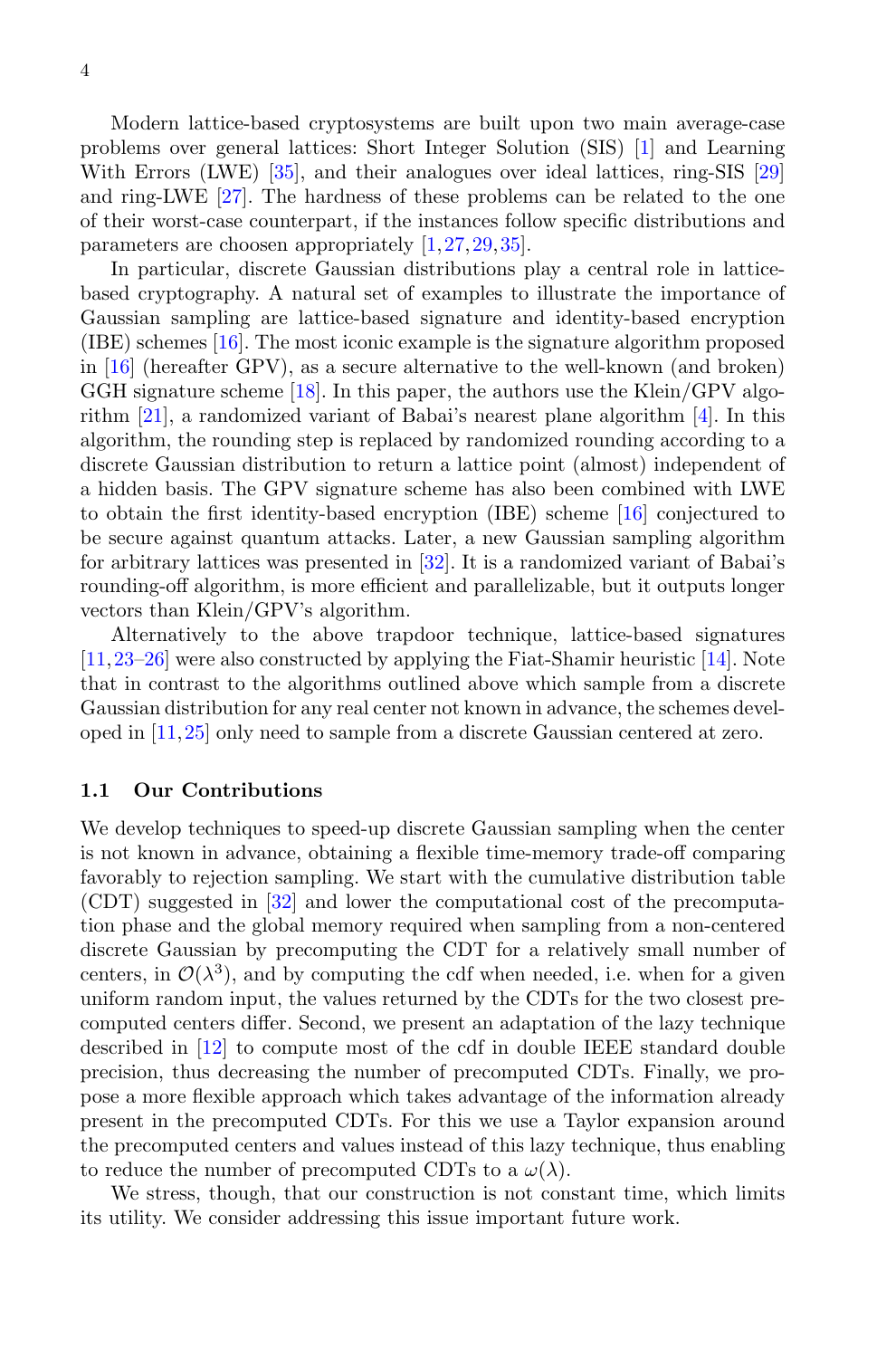Many discrete Gaussian samplers over the Integers have been proposed for latticebased cryptography. Rejection Sampling [\[12](#page-16-8)[,17](#page-16-9)], Inversion Sampling with a Cumulative Distribution Table (CDT) [\[32](#page-17-3)], Knuth-Yao [\[13](#page-16-10)], Discrete Ziggurat [\[7\]](#page-15-3), Bernoulli Sampling [\[11\]](#page-15-2), Kahn-Karney [\[20](#page-16-11)] and Binary Arithmetic Coding [\[36\]](#page-17-4).

The optimal method will of course depend on the setting in which it is used. In this work, we focus on what can be done on a modern computer, with a comfortable amount of memery and hardwired integer and floating-point operations. This is in contrast to the works [\[11,](#page-15-2)[13](#page-16-10)] which focus on circuits or embedded devices. We consider exploring the limits of the usual memory and hardwired operations in commodity hardware as much an interesting question as it is to consider what is feasible in more constrained settings.

*Rejection Sampling and Variants.* Straightforward rejection sampling [\[37](#page-17-5)] is a classical method to sample from any distribution by sampling from a uniform distribution and accept the value with a probability equal to its probability in the target distribution. This method does not use pre-computed data but needs floating-point arithmetic and several trials by sample. Bernoulli sampling [\[11\]](#page-15-2) introduces an exponential bias from Bernoulli variables, which can be efficiently sampled specially in circuits. The bias is then corrected in a rejection phase based on another Bernouilli variable. This approach is particularly suited for embedded devices for the simplicity of the computation and the near-optimal entropy consumption. Kahn-Karney sampling is another variant of rejection sampling to sample from a discrete Gaussian distribution which does not use floatingpoint arithmetic. It is based on the von Neumann algorithm to sample from the exponential distribution [\[31\]](#page-17-6), requires no precomputed tables and consumes a smaller amount of random bits than Bernoulli sampling, though it is slower. Currently the fastest approach in the computer setting uses a straightforward rejection sampling approach with "lazy" floating-point computations [\[12](#page-16-8)] using IEEE standard double precision floating-point numbers in most cases.

Note that none of these methods requires precomputation depending on the distribution's center c. In all the alternative approaches we present hereafter, there is some center-dependent precomputation. When the center is not know this can result in prohibitive costs and handling these becomes a major issue around which most of our work is focused.

*Center-Dependent Approaches.* The cumulative distribution table algorithm is based on the inversion method [\[9\]](#page-15-4). All non-negligible cumulative probabilities are stored in a table and at sampling time one generates a cumulative probability in [0, 1) uniformly at random, performs a binary search through the table and returns the corresponding value. Several alternatives to straightforward CDT are possible. Of special interest are: the alias method [\[38\]](#page-17-7) which encodes CDTs in a more involved but more efficient approach; BAC Sampling [\[36\]](#page-17-4) which uses arithmetic coding tables to sample with an optimal consumption of random bits; and Discrete Ziggurat [\[7](#page-15-3)] which adapts the Ziggurat method [\[28\]](#page-16-12) for a flexible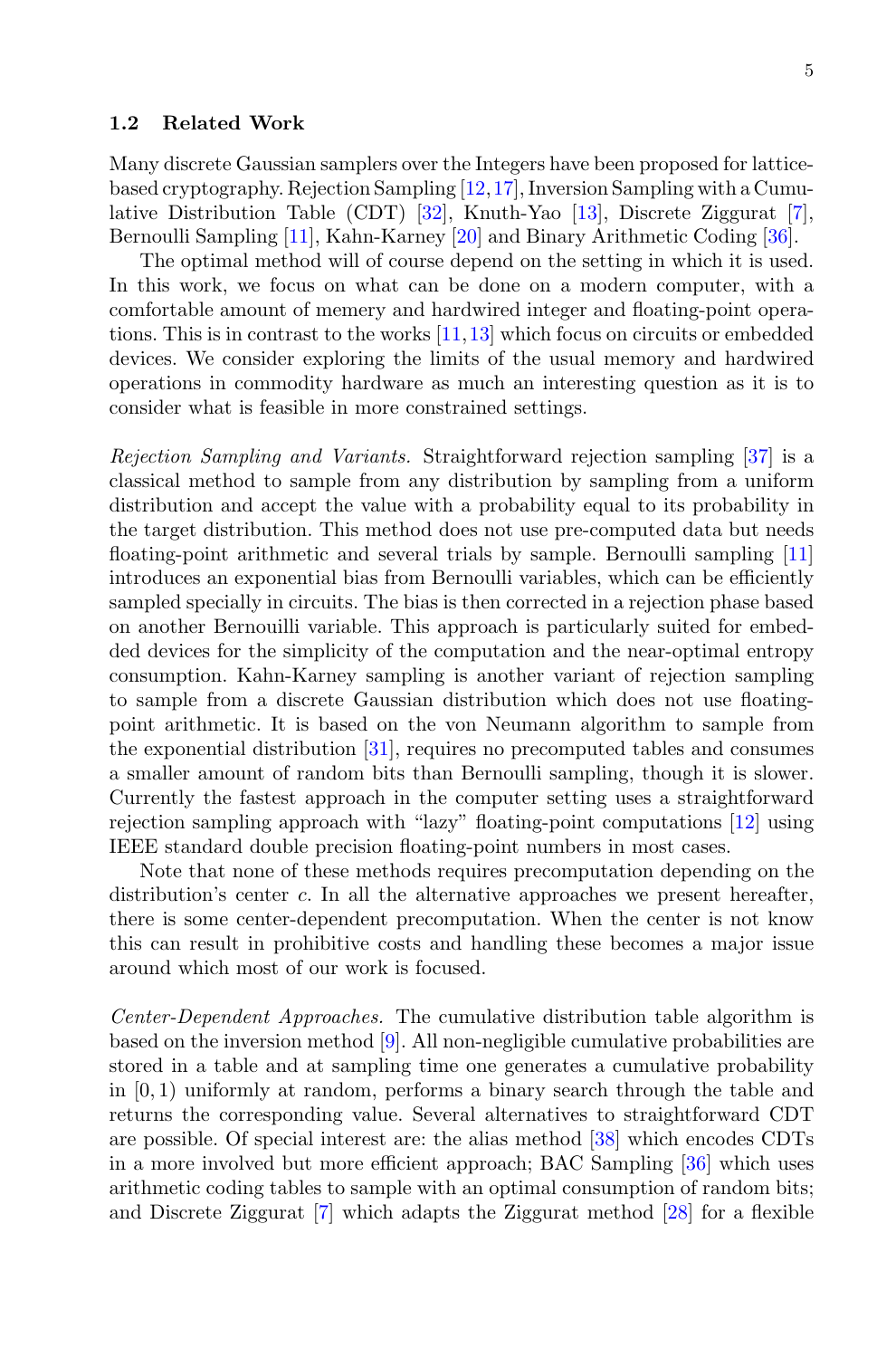time-memory trade-off. Knuth-Yao sampling [\[22\]](#page-16-13) uses a random bit generator to traverse a binary tree formed from the bit representation of the probability of each possible sample, the terminal node is labeled by the corresponding sample. The main advantage of this method is that it consumes a near-optimal amount of random bits. A block variant and other practical improvements are suggested in [\[13](#page-16-10)]. This method is center-dependent but clearly designed for circuits and on a computer setting it is surpassed by other approaches.

Our main contribution is to show how to get rid of the known-center constraint with reasonable memory usage for center-dependent approaches. As a consequence, we obtain a performance gain with respect to rejection sampling approaches. Alternatively, any of the methods discussed above could have replaced our straightforward CDT approach. This, however, would have made our algorithms, proofs, and implementations more involved. On the other hand, further performance improvements could perhaps be achieved this way. This is an interesting problem for future work.

# **2 Preliminaries**

Throughout this work, we denote the set of real numbers by  $\mathbb R$  and the Integers by  $\mathbb{Z}$ . We extend any real function  $f(\cdot)$  to a countable set A by defining  $f(A) =$  $\sum_{x \in A} f(x)$ . We denote also by  $U_I$  the uniform distribution on  $I$ .

### **2.1 Discrete Gaussian Distributions on** Z

The discrete Gaussian distribution on  $\mathbb Z$  is defined as the probability distribution whose unnormalized density function is

$$
\rho : \mathbb{Z} \to [0, 1)
$$

$$
x \to e^{\frac{-x^2}{2}}
$$

If  $s \in \mathbb{R}^+$  and  $c \in \mathbb{R}$ , then we extend this definition to

$$
\rho_{s,c}(x) := \rho\left(\frac{x-c}{s}\right)
$$

and denote  $\rho_{s,0}(x)$  by  $\rho_s(x)$ . For any mean  $c \in \mathbb{R}$  and parameter  $s \in \mathbb{R}^+$  we can now define the discrete Gaussian distribution  $D_{s,c}$  as

$$
\forall x \in \mathbb{Z}, \ D_{s,c}(x) := \frac{\rho_{s,c}(x)}{\rho_{s,c}(\mathbb{Z})}
$$

Note that the standard deviation of this distribution is  $\sigma = s/\sqrt{2\pi}$ . We also define cdf<sub>s,c</sub> as the cumulative distribution function (cdf) of  $D_{s,c}$ 

$$
\forall x \in \mathbb{Z}, \ \mathrm{cdf}_{s,c}(x) := \sum_{i=-\infty}^{x} D_{s,c}(i)
$$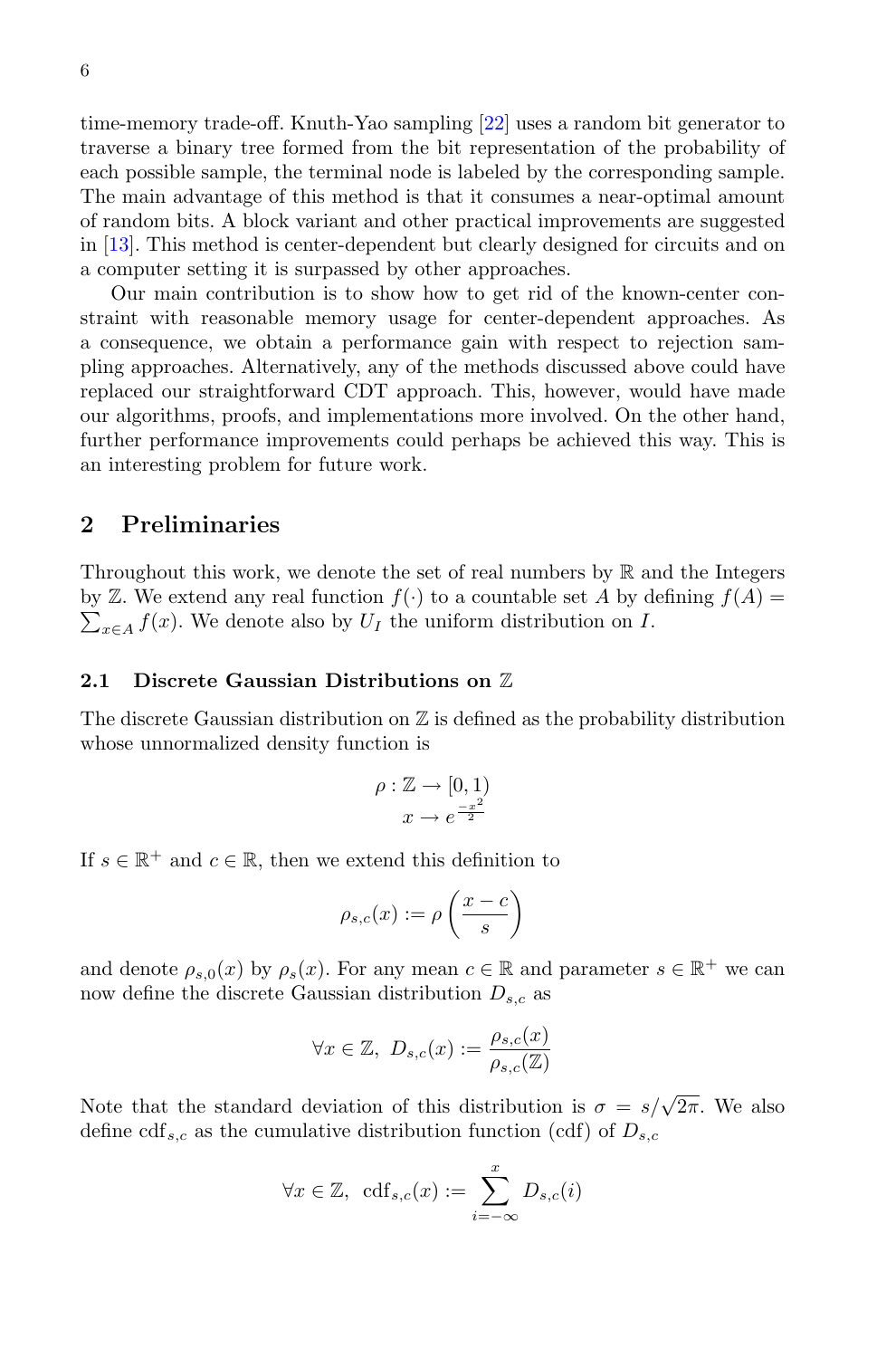*Smoothing Parameter.* The smoothing parameter  $\eta_{\epsilon}(A)$  quantifies the minimal discrete Gaussian parameter s required to obtain a given level of smoothness on the lattice  $\Lambda$ . Intuitively, if one picks a noise vector over a lattice from a discrete Gaussian distribution with radius at least as large as the smoothing parameter, and reduces this modulo the fundamental parallelepiped of the lattice, then the resulting distribution is very close to uniform (for details and formal definition see  $[30]$  $[30]$ ).

*Gaussian Measure.* An interesting property of discrete Gaussian distributions with a parameter s greater than the smoothing parameter is that the Gaussian measure, i.e.  $\rho_{s,c}(\mathbb{Z})$  for  $D_{s,c}$ , is essentially the same for all centers.

**Lemma 1 (From the proof of** [\[30,](#page-17-8) Lemma 4.4]). *For any*  $\epsilon \in (0,1)$ *,*  $s > \eta_{\epsilon}(\mathbb{Z})$ *and*  $c \in \mathbb{R}$  *we have* 

<span id="page-5-1"></span>
$$
\varDelta_{\textit{measure}} := \frac{\rho_{s,c}(\mathbb{Z})}{\rho_{s,0}(\mathbb{Z})} \in \left[\frac{1-\epsilon}{1+\epsilon},1\right]
$$

*Tailcut Parameter.* To deal with the infinite domain of Gaussian distributions, algorithms usually take advantage of their rapid decay to sample from a finite domain. The next lemma is useful in determining the tailcut parameter  $\tau$ .

**Lemma 2** ([\[17](#page-16-9), Lemma 4.2]). *For any*  $\epsilon > 0$ ,  $s > \eta_{\epsilon}(\mathbb{Z})$  *and*  $\tau > 0$ , we have

$$
E_{\text{tailcut}} := \Pr_{X \sim D_{\mathbb{Z},s,c}} \left[ |X - c| > \tau s \right] < 2e^{-\pi \tau^2} \cdot \frac{1 + \epsilon}{1 - \epsilon}
$$

#### **2.2 Floating-Point Arithmetic**

We recall some facts from [\[12\]](#page-16-8) about floating-point arithmetic (FPA) with m bits of mantissa, which we denote by  $\mathbb{FP}_m$ . A floating-point number is a triplet  $\bar{x} = (s, e, v)$  where  $s \in \{0, 1\}, e \in \mathbb{Z}$  and  $v \in \mathbb{N}_{2^m-1}$  which represents the real number  $\bar{x} = (-1)^s \cdot 2^{e-m} \cdot v$ . Denote by  $\epsilon = 2^{1-m}$  the floating-point precision. Every FPA-operation  $\overline{\circ} \in {\overline{+}, -, \overline{\times}, \overline{\gamma}}$  and its respective arithmetic operation on  $\mathbb{R}, \circ \in \{+, -, \times, / \}$  verify

$$
\forall \bar{x}, \bar{y} \in \mathbb{FP}_m, |(\bar{x} \mathbin{\bar{\circ}} \bar{y}) - (\bar{x} \circ \bar{y})| \leq (x \circ y) \epsilon
$$

Moreover, we assume that the floating-point implementation of the exponential function  $\exp(\cdot)$  verifies

<span id="page-5-0"></span>
$$
\forall \bar{x} \in \mathbb{FP}_m, |\exp(\bar{x}) - \exp(\bar{x})| \le \epsilon.
$$

#### **2.3 Taylor Expansion**

Taylor's theorem provides a polynomial approximation around a given point for any function sufficiently differentiable.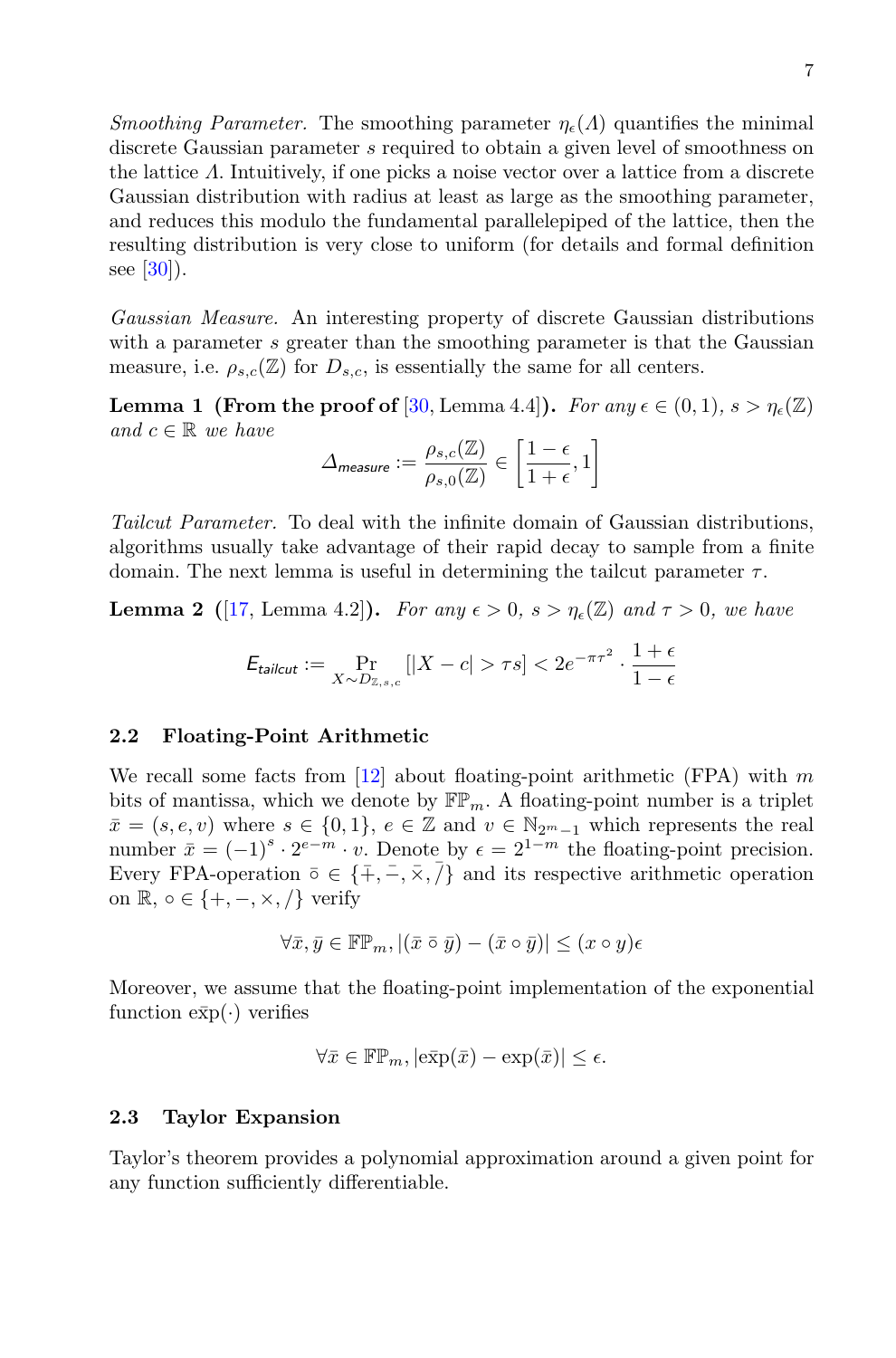8

**Theorem 1 (Taylor's theorem).** Let  $d \in \mathbb{Z}^+$  and let the function  $f : \mathbb{R} \to \mathbb{R}$ *be* d *times differentiable in some neighborhood* U of  $a \in \mathbb{R}$ . Then for any  $x \in U$ 

$$
f(x) = \mathcal{T}_{d,f,a}(x) + \mathcal{R}_{d,f,a}(x)
$$

*where*

$$
\mathcal{T}_{d,f,a}(x) = \sum_{i=0}^{d} \frac{f^{(i)}(a)}{i!} (x - a)^i
$$

*and*

$$
\mathcal{R}_{d,f,a}(x) = \int_{a}^{x} \frac{f^{(d+1)}(t)}{d!} (x-t)^{d} dt
$$

## **3 Variable-Center with Polynomial Number of CDTs**

We consider the case in which the mean is variable, i.e. the center is not know before the online phase, as it is the case for lattice-based hash-and-sign signatures. The center can be any real number, but without loss of generality we will only consider centers in  $[0, 1)$ . Because CDTs are center-dependent, a first naive option would be to precompute a CDT for each possible real center in  $[0, 1)$  in accordance with the desired accuracy. Obviously, this first option has the same time complexity than the classical CDT algorithm, i.e.  $\mathcal{O}(\lambda \log s\lambda)$  for  $\lambda$  the security parameter. However, it is completely impractical with  $2^{\lambda}$  precomputed CDTs of size  $\mathcal{O}(s\lambda^{1.5})$ . An opposite trade-off is to compute the CDT on-thefly, avoiding any precomputation storage, which increase the computational cost to  $\mathcal{O}(s\lambda^{3.5})$  assuming that the computation of the exponential function run in  $\mathcal{O}(\lambda^3)$  (see Sect. [3.2](#page-9-0) for a justification of this assumption).

An interesting question is can we keep the time complexity of the classical CDT algorithm with a polynomial number of precomputed CDTs. To answer this question, we start by fixing the number n of equally spaced centers in  $[0, 1)$  and precompute the CDTs for each of these. Then, we apply the CDT algorithm to the two precomputed centers closest to the desired center for the same cumulative probability uniformly draw. Assuming that the number of precomputed CDTs is sufficient, the values returned from both CDTs will be equal most of the time, in this case we can conclude, thanks to a simple monotonic argument, that the returned value would have been the same for the CDT at the desired center and return it as a valid sample. Otherwise, the largest value will immediately follow the smallest and we will then have to compute the cdf at the smallest value for the desired center in order to know if the cumulative probability is lower or higher than this cdf. If it is lower then the smaller value will be returned as sample, else it will be the largest.

#### <span id="page-6-0"></span>**3.1 Twin-CDT Algorithm**

As discussed above, to decrease the memory required by the CDT algorithm when the distribution center is determined during the online phase, we can precompute CDTs for a number n of centers equally spaced in  $[0, 1)$  and compute the cdf when necessary. Algorithm [1](#page-7-0) resp. [2](#page-7-1) describes the offline resp. online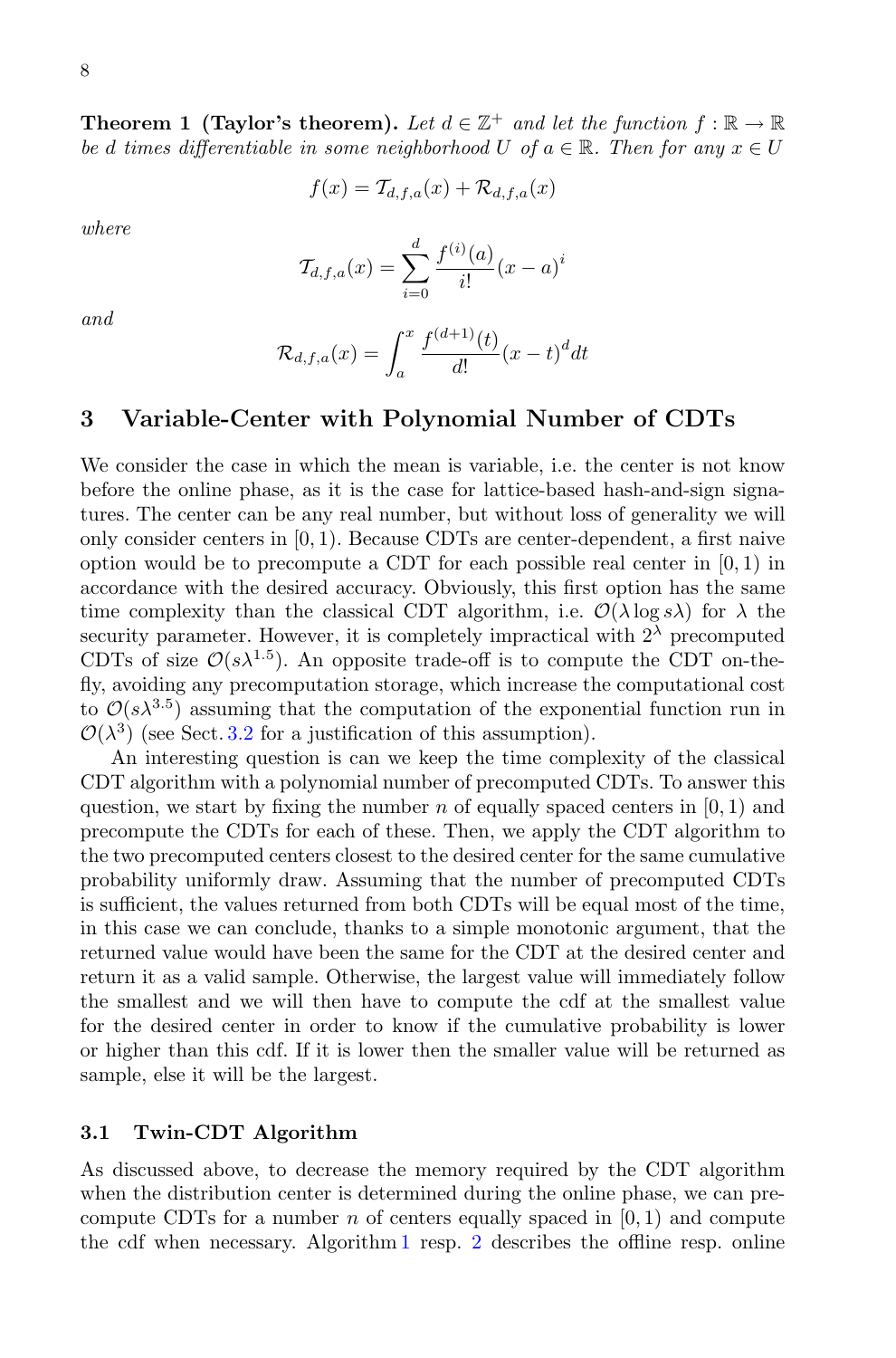phase of the *Twin-CDT* algorithm. Algorithm [1](#page-7-0) precomputes CDTs, up to a precision m that guarantees the  $\lambda$  most significant bits of each cdf, and store them with  $\lambda$ -bits of precision as a matrix **T**, where the *i*-th line is the CDT corresponding to the *i*-th precomputed center  $i/n$ . To sample from  $D_{s,c}$ , Algorithm [2](#page-7-1) searches the preimages by the cdf of a cumulative probability  $p$ , draw from the uniform distribution on  $[0, 1) \cap \mathbb{FP}_{\lambda}$ , in both CDTs corresponding to the center  $\lfloor n(c - \lfloor c \rfloor) \rfloor/n$  (respectively  $\lfloor n(c - \lfloor c \rfloor) \rfloor/n$ ) which return a value  $v_1$  (resp.  $v_2$ ). If the same value is returned from the both CDTs (i.e.  $v_1 = v_2$ ), then this value added the desired center integer part is a valid sample, else it computes  $\text{cdf}_{s,c-|c|}(v_1)$  and returns  $v_1 + \lfloor c \rfloor$  if  $p < \text{cdf}_{s,c}(v_1)$  and  $v_2 + \lfloor c \rfloor$  else.

<span id="page-7-0"></span>

| <b>Algorithm 1.</b> Twin-CDT Algorithm: Offline Phase                                                     |  |  |  |  |  |  |
|-----------------------------------------------------------------------------------------------------------|--|--|--|--|--|--|
| <b>Input:</b> a Gaussian parameter $s$ and a number of centers $n$                                        |  |  |  |  |  |  |
| <b>Output:</b> a precomputed matrix <b>T</b>                                                              |  |  |  |  |  |  |
| 1: initialize an empty matrix $\mathbf{T} \in \mathbb{FP}_{\lambda}^{n \times 2\lceil \tau s \rceil + 3}$ |  |  |  |  |  |  |
| 2: for $i \leftarrow 0, \ldots, n-1$ do                                                                   |  |  |  |  |  |  |
| for $j \leftarrow 0, \ldots, 2\lceil \tau s \rceil + 2$ do<br>-3:                                         |  |  |  |  |  |  |
| $\mathbf{T}_{i,j} \leftarrow \mathbb{FP}_m : \mathrm{cdf}_{s,i/n}(j - \lceil \tau s \rceil - 1)$<br>4:    |  |  |  |  |  |  |
|                                                                                                           |  |  |  |  |  |  |

#### **Algorithm 2.** Twin-CDT Algorithm: Online Phase

<span id="page-7-1"></span>**Input:** a center c and a precomputed matrix **T Output:** a sample x that follows  $D_{s,c}$ 1:  $p \leftarrow U_{[0,1)\cap \mathbb{FP}_{\lambda}}$ 2:  $v_1 \leftarrow i - \left[\tau s\right] - 1 \text{ s.t. } \mathbf{T}_{\lfloor n(c-\lfloor c\rfloor) \rfloor, i-1} \leq p < \mathbf{T}_{\lfloor n(c-\lfloor c\rfloor) \rfloor, i}$ 3:  $v_2 \leftarrow j - \lceil \tau s \rceil - 1 \text{ s.t. } \mathbf{T}_{\lceil n(c - \lfloor c \rfloor) \rceil, j-1} \leq p < \mathbf{T}_{\lceil n(c - \lfloor c \rfloor) \rceil, j}$ 4: **if**  $v_1 = v_2$  **then** 5: **return**  $v_1 + |c|$ 6: **else** 7: **if**  $p < \mathbb{FP}_m : \text{cdf}_{s,c-\lfloor c \rfloor}(v_1)$  then<br>8: **return**  $v_1 + |c|$ 8: **return**  $v_1 + \lfloor c \rfloor$ <br>9: **else** 9: **else** 10: **return**  $v_2 + |c|$ 

*Correctness.* We establish correctness in the lemma below.

**Lemma 3.** *Assuming that* m *is large enough to ensure* λ *correct bits during the cdf computation, the statistical distance between the output distribution of Algorithm* [2](#page-7-1) *instantiated to sample from*  $D_{\mathbb{Z}^m, \sigma,c}$  *and*  $D_{\mathbb{Z}^m, \sigma,c}$  *is bounded by*  $2^{-\lambda}$ *.* 

*Proof.* First note that from the discrete nature of the considered distribution we have  $D_{s,c} = D_{s,c-\lfloor c \rfloor} + \lfloor c \rfloor$ . Now recall that the probability integral transform states that if X is a continuous random variable with cumulative distribution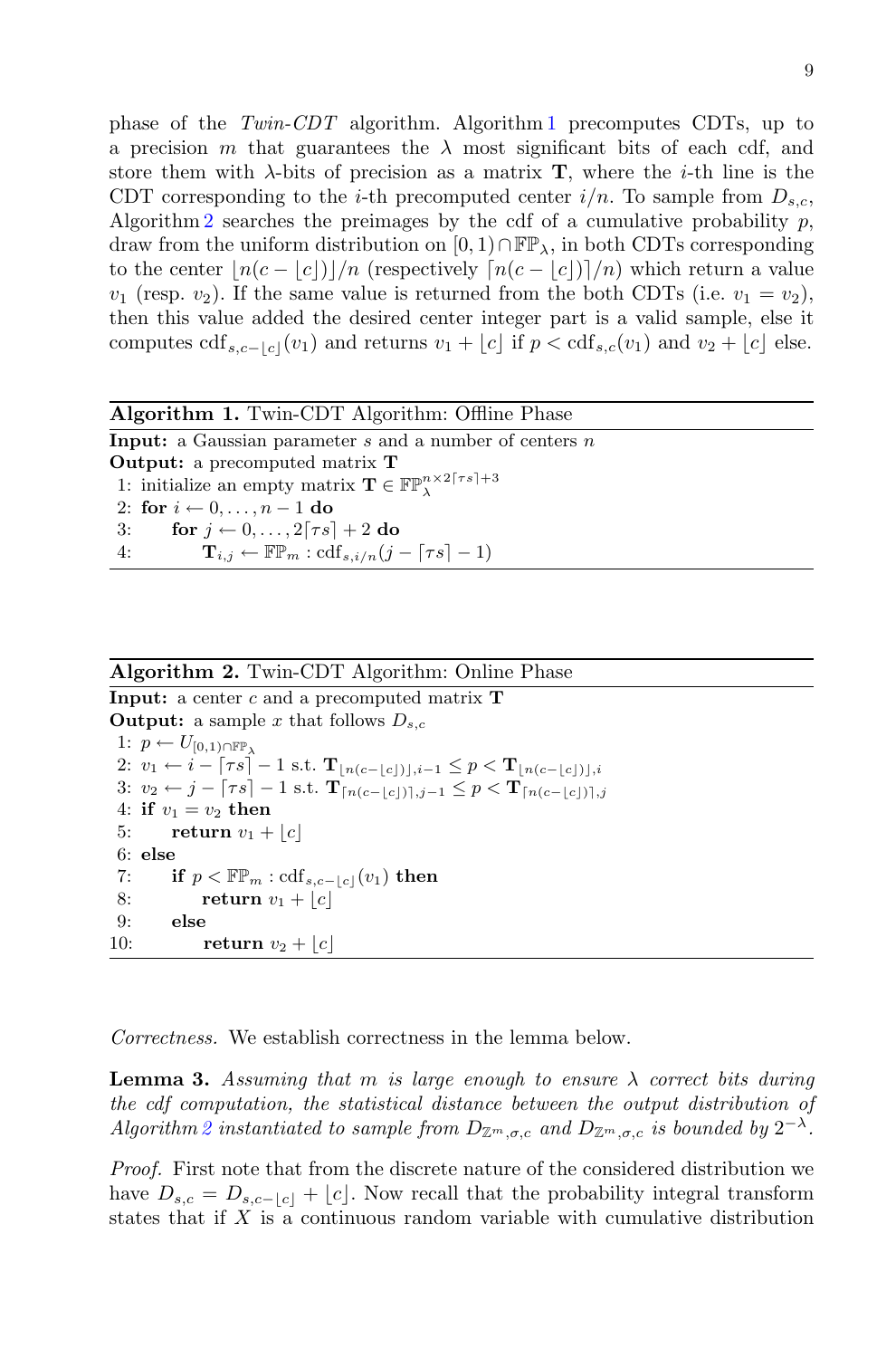function cdf, then  $\text{cdf}(X)$  has a uniform distribution on [0, 1]. Hence the inversion method: cdf<sup>-1</sup>(U<sub>[0,1]</sub>) has the same distribution as X. Finally by noting that for all  $s, p \in \mathbb{R}$ ,  $\text{cdf}_{s,c}(p)$  is monotonic in c, if  $\text{cdf}_{s,c_1}^{-1}(p) = \text{cdf}_{s,c_2}^{-1}(p) := v$ , then  $cdf_{s,c}^{-1}(p) = v$  for all  $c \in [c_1, c_2]$ , and as a consequence, for all  $v \in [-\lceil rs \rceil 1, \lceil \tau s \rceil + 1$ , the probability of outputting v is equal to  $\mathbb{FP}_m : \text{cdf}_{s,c}(v) - \mathbb{FP}_m$ : cdf<sub>s,c</sub>(v – 1) which is  $2^{-\lambda}$ -close to  $D_{s,c}(v)$ .

The remaining issue in the correctness analysis of Algorithm  $2$  is to determine the error occurring during the m-precision cdf computation. Indeed, this error allows us to learn what precision m is needed to correctly compute the  $\lambda$  most significant bits of the cdf. This error is characterized in Lemma [4.](#page-8-0)

**Lemma 4.** Let  $m \in \mathbb{Z}$  be a positive integer and  $\varepsilon = 2^{1-m}$ . Let  $\bar{c}, \bar{s}, \bar{h} \in \mathbb{FP}_m$  be *at distance respectively at most*  $\delta_c$ ,  $\delta_c$  *and*  $\delta_h$  *from*  $c, s, h \in \mathbb{R}$  *and*  $h = 1/\rho_{s,c}(\mathbb{Z})$ *.* Let  $\Delta f(x) := |\mathbb{FP}_m : f(x) - f(x)|$ *. We also assume that the following inequalities hold:*  $s \ge 4, \tau \ge 10, s\delta_s \le 0.01, \delta_c \le 0.01, s^2 \epsilon \le 0.01, (\tau s + 1)\epsilon \le 1/2$ *. We have the following error bound on*  $\Delta \text{cdf}_{s,c}(x)$  *for any integer* x *such that*  $|x| \leq \tau s + 2$ 

<span id="page-8-0"></span>
$$
\Delta \mathrm{cdf}_{s,c}(x) \leq 3.5\tau^3 s^2 \varepsilon
$$

*Proof.* We derive the following bounds using [\[10,](#page-15-5) Facts 6.12, 6.14, 6.22]:

$$
\Delta \text{cdf}_{s,c}(x) \le \Delta \left[ \sum_{i=-\lceil \tau s \rceil-1}^{\lceil \tau s \rceil+1} \rho_{s,c}(i) \right] \left( \frac{1}{s} + 3.6s\varepsilon \right) + 3.6s\varepsilon
$$

$$
\Delta \left[ \sum_{i=-\lceil \tau s \rceil-1}^{\lceil \tau s \rceil+1} \rho_{s,c}(i) \right] \le 3.2\tau^3 s^3 \varepsilon
$$

 $\Box$ 

For the sake of readability the FPA error bound of Lemma [4](#page-8-0) is fully simplified and is therefore not tight. For practical implementation, one can derive a better bound using an ad-hoc approach such as done in [\[34](#page-17-9)].

*Efficiency.* On average, the evaluation of the cdf requires  $\lceil \tau s \rceil + 1.5$  evaluations of the exponential function. For the sake of clarity, we assume that the exponential function is computed using a direct power series evaluation with schoolbook multiplication, so its time complexity is  $\mathcal{O}(\lambda^3)$ . We refer the reader to [\[6\]](#page-15-6) for a discussion of different ways to compute the exponential function in high-precision.

Lemma [5](#page-8-1) establishes that the time complexity of Algorithm [2](#page-7-1) is  $\mathcal{O}(\lambda \log s\lambda +$  $\lambda^4/n$ , so with  $n = \mathcal{O}(\lambda^3)$  it has asymptotically the same computational cost than the classical CDT algorithm.

**Lemma 5.** *Let Pcdf be the probability of computing the* cdf *during the execution of Algorithm [2,](#page-7-1) assuming that*  $\tau s \geq 10$ *, we have* 

<span id="page-8-1"></span>
$$
P_{\text{cdf}} \le 2.2\tau s \left(1 - e^{-\frac{1.25\tau}{sn}} \Delta_{\text{measure}}\right)
$$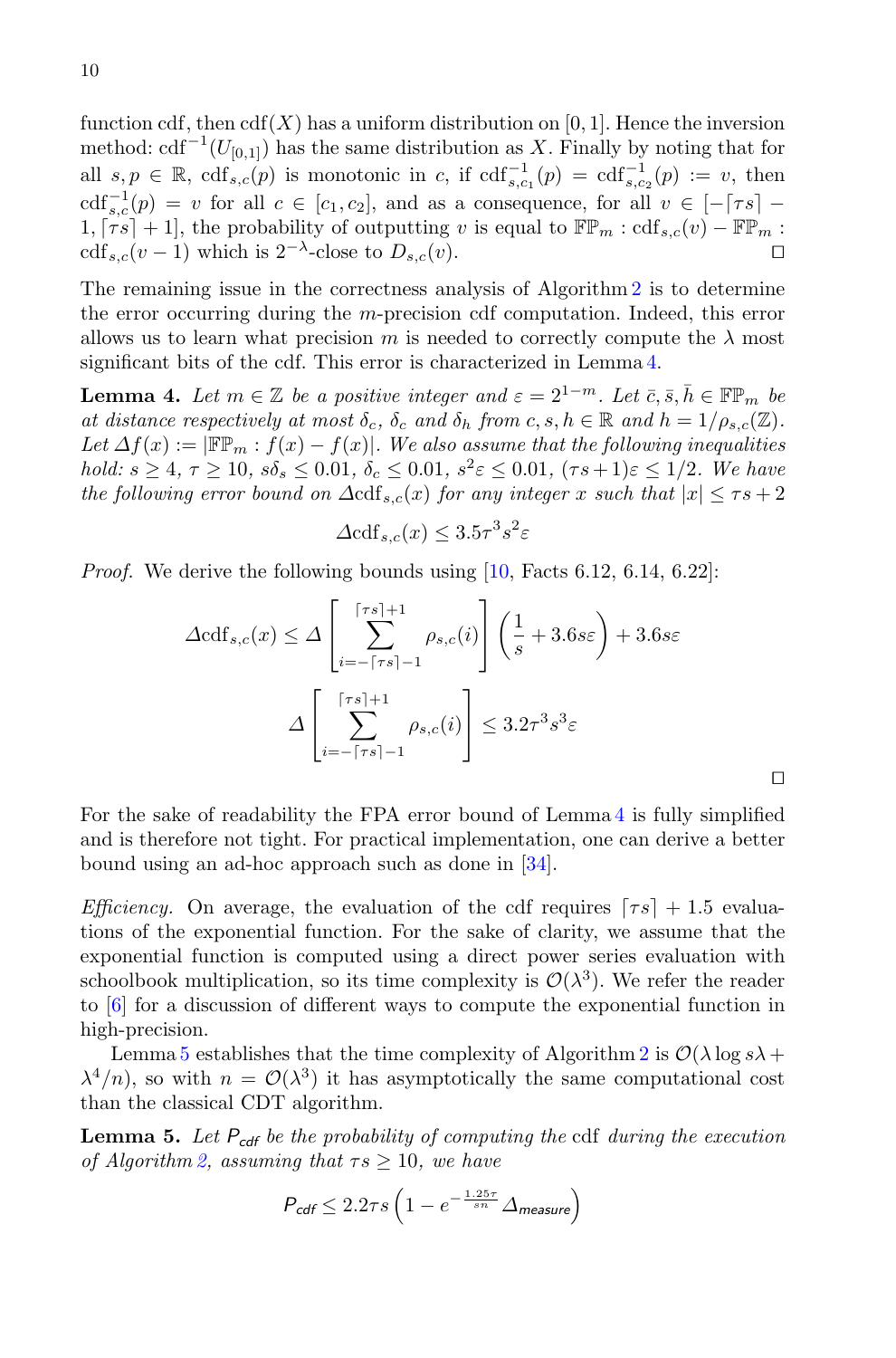*Proof.*

$$
P_{\text{cdf}} \le \max_{c \in [0,1)} \left( \sum_{i=-\lceil \tau s \rceil-1}^{\lceil \tau s \rceil+1} \left| \text{cdf}_{s,c}(i) - cdf_{s,c+\frac{1}{n}}(i) \right| \right)
$$

Assuming that  $\tau s \geq 10$ , we have

$$
e^{-\frac{1.25\tau}{sn}}\varDelta_{\text{measure}}\operatorname{cdf}_{s,c}(i)\leq \operatorname{cdf}_{s,c+\frac{1}{n}}(i)\leq \operatorname{cdf}_{s,c}(i)
$$

Hence the upper bound.

On the other hand, the precomputation matrix generated by Algorithm [1](#page-7-0) take  $n$ times the size of one CDT, hence the space complexity is  $\mathcal{O}(ns\lambda^{1.5})$ . Note that for  $n$  sufficiently big to make the cdf computational cost negligible, the memory space required by this algorithm is about 1 GB for the parameters considered in cryptography and thus prohibitively expensive for practical use.

#### <span id="page-9-0"></span>**3.2 Lazy-CDT Algorithm**

A first idea to decrease the number of precomputed CDTs is to avoid costly cdf evaluations by using the same lazy trick as in [\[12\]](#page-16-8) for rejection sampling. Indeed, a careful analysis of Algorithm [2](#page-7-1) shows most of the time many of the computed cdf bits are not used. This gives us to a new strategy which consists of computing the bits of  $cdf_{s,c}(v_1)$  lazily. When the values corresponding to the generated probability for the two closest centers are different, the *Lazy-CDT* algorithm first only computes the cdf at a precision  $m'$  to ensure  $k < \lambda$  correct bits. If the comparison is decided with those  $k$  bits, it returns the sample. Otherwise, it recomputes the cdf at a precision m to ensure  $\lambda$  correct bits.

*Correctness.* In addition to the choice of m, discussed in Sect. [3.1,](#page-6-0) to achieve  $\lambda$ bits of precision, the correctness of Algorithm [3](#page-10-0) also requires to know  $k$  which is the number of correct bits after the floating-point computation of the cdf with  $m'$  bits of mantissa. For this purpose, given  $m'$  Lemma [4](#page-8-0) provides a theoretical lower bound on k.

*Efficiency.* As explained in [\[12\]](#page-16-8) the precision used for floating-point arithmetic has non-negligible impact, because fp-operation become much expensive when the precision goes over the hardware precision. For instance, modern processors typically provide floating-point arithmetic following the double IEEE standard double precision  $(m = 53)$ , but quad-float FPA  $(m = 113)$  is usually about 10–20 times slower for basic operations, and the overhead is much more for multiprecision FPA. Therefore the maximal hardware precision is a natural choice for  $m'$ . However this choice for  $m'$  in Algorithm [3](#page-10-0) is a strong constraint for cryptographic applications, where the error occurring during the floating-point cdf computation is usually greater than 10 bits, making the time-memory tradeoff of Algorithm [3](#page-10-0) inflexible. Note that the probability of triggering high precision in Algorithm [3](#page-10-0) given that  $v_1 \neq v_2$  is about  $2^{q-k}P_{\text{cdf}}$ , where q is the number of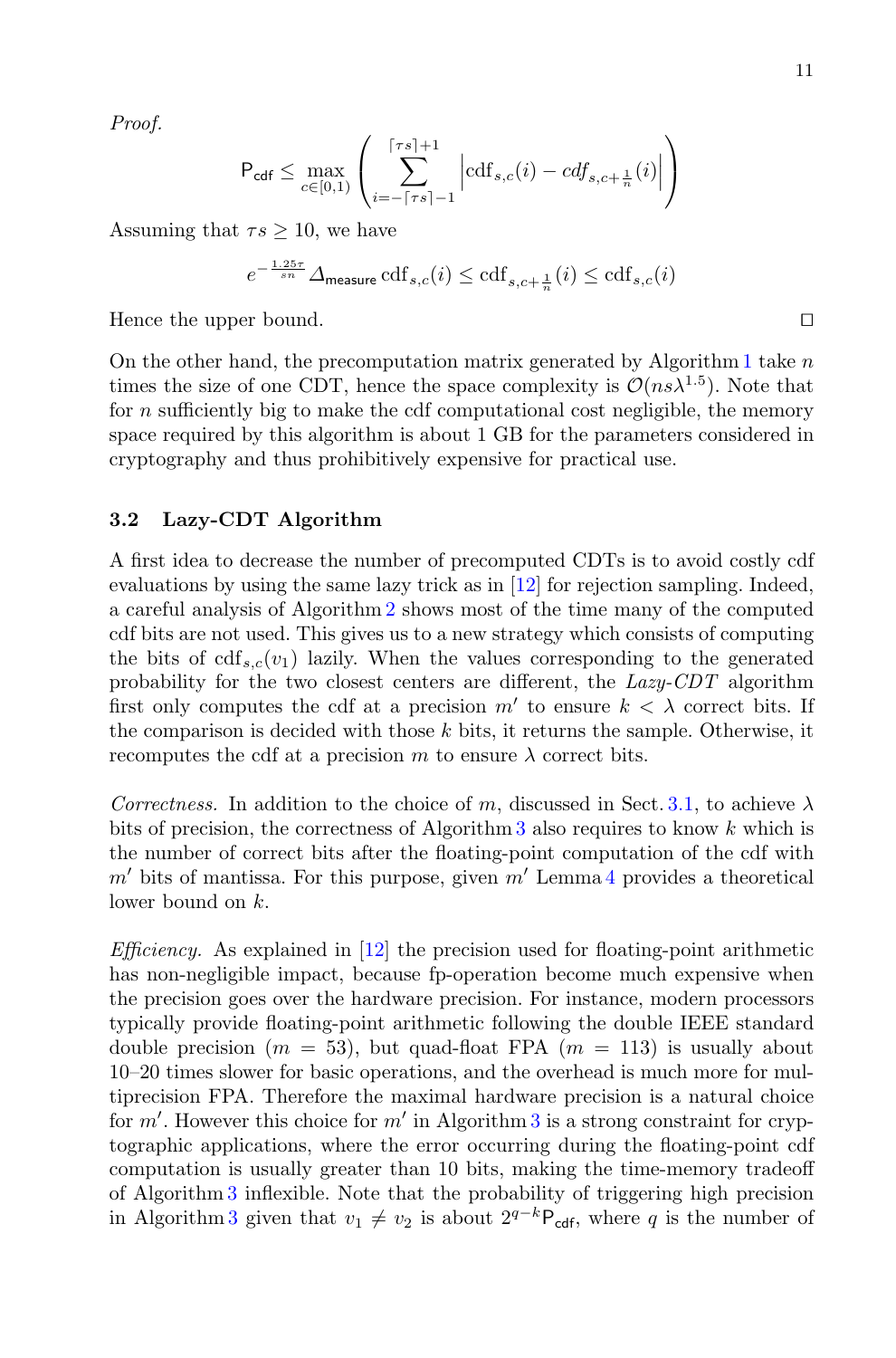### <span id="page-10-0"></span>**Algorithm 3.** Lazy-CDT Algorithm: Online Phase

**Input:** a center c and a precomputed matrix **T Output:** a sample x that follows  $D_{s,c}$ 

```
1: p \leftarrow U_{[0,1)\cap \mathbb{FP}}2: v_1 \leftarrow i - \lceil \tau s \rceil - 1 s.t. \mathbf{T}_{\lfloor n(c-|c|) \rfloor, i-1} \leq p < \mathbf{T}_{\lfloor n(c-|c|) \rfloor, i}3: v_2 \leftarrow j - \lceil \tau s \rceil - 1 \text{ s.t. } \mathbf{T}_{\lceil n(c - \lfloor c \rfloor) \rceil, j-1} \leq p < \mathbf{T}_{\lceil n(c - \lfloor c \rfloor) \rceil, j}4: if v_1 = v_2 then
 5: return v_1 + |c|6: else
 7: if \mathbb{FP}_k : p < \mathbb{FP}_{m'} : \text{cdf}_{s,c-\lfloor c \rfloor}(v_1) then
 8: return v_1 + \lfloor c \rfloor<br>9: else
             9: else
10: if \mathbb{FP}_k : p > \mathbb{FP}_{m'} : \text{cdf}_{s,c-\lfloor c \rfloor}(v_1) then
11: return v_2 + \lfloor c \rfloor<br>12: else
                    12: else
13: if p > \mathbb{FP}_m : \text{cdf}_{s,c-\lfloor c \rfloor}(v_1) then<br>14: return v_1 + |c|14: return v_1 + \lfloor c \rfloor<br>15: else
                           15: else
16: return v_2 + |c|
```
common leading bits of cdf<sub>s, $n(c-|c|)/n(v_1)$ </sub> and cdf<sub>s, $n(c-|c|)/n(v_2)$ . By using</sub> this lazy trick in addition to lookup tables as described in Sect. [5](#page-13-0) with parameters considered in cryptography, we achieve a computational cost lower than the classical centered CDT algorithm with a memory requirement in the order of 1 megabyte.

# **4 A More Flexible Time-Memory Tradeoff**

In view of limitations of the lazy approach described above, a natural question is if we can find a better solution to approximate the cdf. The major advantage of this lazy trick is that it does not require additional memory. However, in our context the CDTs are precomputed and rather than approximate the cdf from scratch it would be interesting to reuse the information contained in these precomputations. Consider the cdf as a function of the center and note that each precomputed cdf is zero degree term of the Taylor expansion of the cdf around a precomputed center. Hence, we may approximate the cdf by its Taylor expansions by precomputing some higher degree terms.

At a first glance, this seems to increase the memory requirements of the sampling algorithm, but we will show that this approach allows to drastically reduce the number of precomputed to a  $\omega(\lambda)$  centers thanks to a probability which decreases rapidly with the degree of the Taylor expansion. Moreover, this approximation is faster than the cdf lazy computation and it has no strong constraints related to the maximal hardware precision. As a result, we obtain a flexible time-memory tradeoff which reaches, in particular, the same time complexity as the CDT algorithm for centered discrete Gaussians with a practical memory requirements for cryptographic parameters.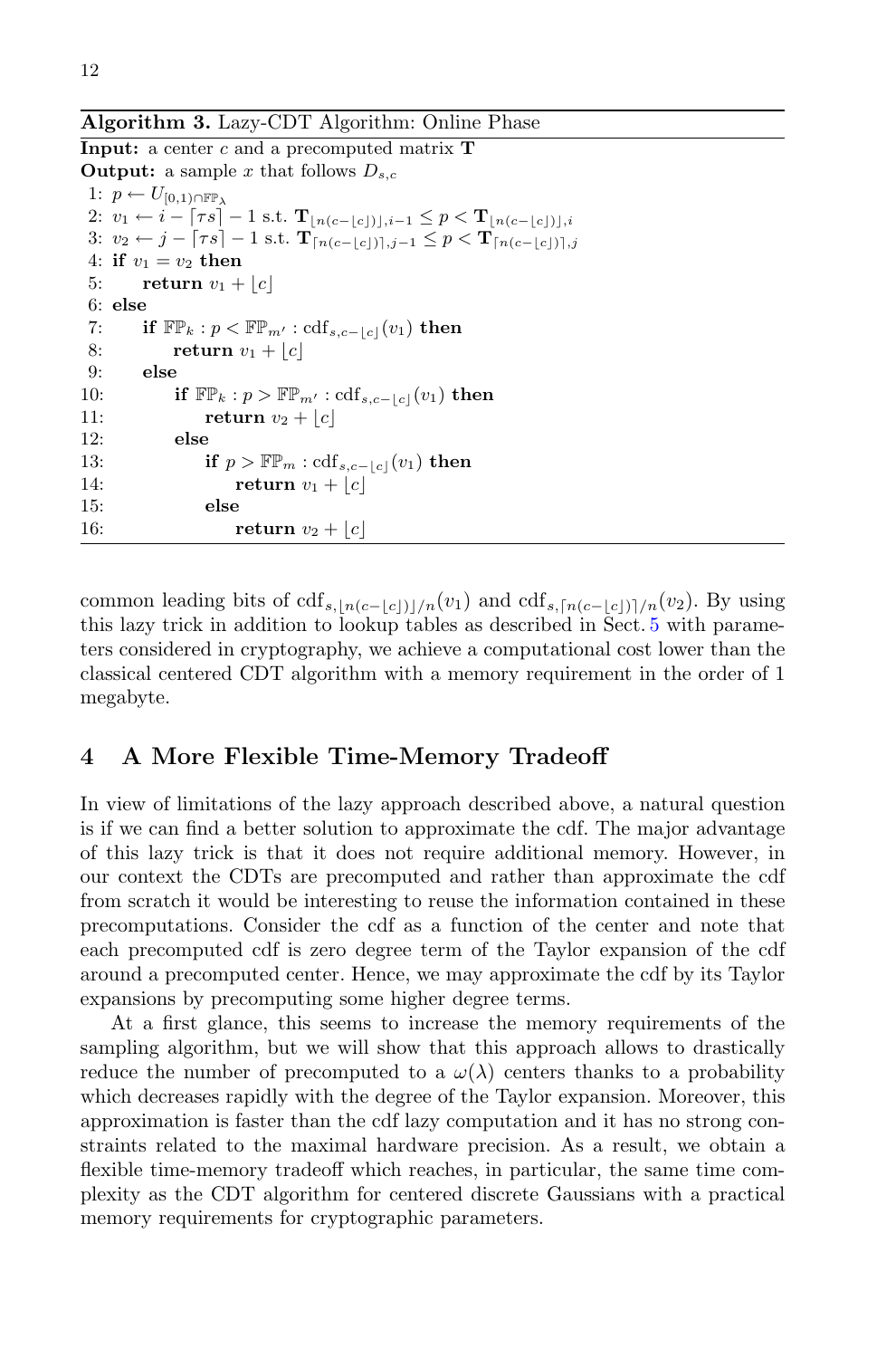#### **4.1 Taylor-CDT Algorithm**

Our *Taylor-CDT* algorithm is similar to the *Lazy-CDT* algorithm (Algorithm [3\)](#page-10-0) described above, except that the lazy computation of the cdf is replaced by the Taylor expansion of the cdf, viewed as a function of the Gaussian center, around each precomputed centers for all possible values. The zero-degree term of each of these Taylor expansions is present in the corresponding CDT element  $\mathbf{T}_{i,j}$ and the d higher-degree terms are stored as an element  $\mathbf{E}_{i,j}$  of another matrix **E**. As for the other approaches, these precomputations shall be performed at a sufficient precision m to ensure  $\lambda$  correct bits. During the online phase, Algo-rithm [5](#page-12-0) proceed as follow. Draw p from the uniform distribution over  $[0, 1) \cap \mathbb{FP}_{\lambda}$ and search  $p$  in the CDTs of the two closest precomputed centers to the desired center decimal part. If the two values found are equal, add the desired center integer part to this value and return it as a valid sample. Otherwise, select the closest precomputed center to the desired center decimal part and evaluate, at the desired center decimal part, the Taylor expansion corresponding to this center and the value found in its CDT. If  $p$  is smaller or bigger than this evaluation with respect for the error approximation upper bound  $E_{\text{expanion}}$ , characterized in Lemma [6,](#page-11-0) add the desired center integer part to the corresponding value and return it as a valid sample. Otherwise, it is necessary to compute the full cdf to decide which value to return.

<span id="page-11-1"></span>

| <b>Algorithm 4.</b> Taylor-CDT Algorithm: Offline Phase                                                                                                                                |
|----------------------------------------------------------------------------------------------------------------------------------------------------------------------------------------|
| <b>Input:</b> a Gaussian parameter s, a number of centers n, a Taylor expansion degree d                                                                                               |
| <b>Output:</b> two precomputed matrices $T$ and $E$                                                                                                                                    |
| 1: initialize two empty matrices $\mathbf{T} \in \mathbb{FP}_{1}^{n \times 2\lceil \tau s \rceil + 3}$ and $\mathbf{E} \in (\mathbb{FP}_{1}^{d})^{n \times 2\lceil \tau s \rceil + 3}$ |
| 2: for $i \leftarrow 0, \ldots, n-1$ do                                                                                                                                                |
| for $j \leftarrow 0, \ldots, 2[\tau s] + 2$ do<br>3:                                                                                                                                   |
| $\mathbf{T}_{i,j} \leftarrow \mathbb{FP}_m : \mathrm{cdf}_{s,i/n}(j - \lceil \tau s \rceil - 1)$<br>4:                                                                                 |
| $\mathbf{E}_{i,j} \leftarrow \mathbb{FP}_m : \mathcal{T}_{d,\text{cdf}_{s,x}(j-\lceil \tau s \rceil-1),i/n}(x) - \mathbf{T}_{i,j}$<br>-5:                                              |

*Efficiency.* Algorithm [5](#page-12-0) performs two binary searches on CDTs in  $\mathcal{O}(\lambda \log s\lambda)$ , d additions and multiplications on  $\mathbb{FP}_m$  in  $\mathcal{O}(m^2)$  with probability  $P_{\text{cdf}} \approx 3\lambda/n$ (see Lemma [5\)](#page-8-1) and a cdf computation on  $\mathbb{FP}_m$  in  $\mathcal{O}(s\lambda^{3.5})$  with probability close to  $2^{q+1}P_{\text{cdf}}E_{\text{expansion}}$ , where q is the number of common leading bits of cdf<sub>s,|n(c-|c|)|/n</sub>(v<sub>1</sub>) and cdf<sub>s,[n(c-|c|)]/n</sub>(v<sub>2</sub>) and E<sub>expansion</sub> is the Taylor expansion approximation error bound described in Lemma [6.](#page-11-0)

**Lemma 6.** Let  $E_{expansion}$  be the maximal Euclidean distance between  $\text{cdf}_{s,x}(v)$ and  $\mathcal{T}_{d, \text{cdf}_{s,r}(v), c}(x)$ *, its Taylor expansion around* c, for all  $v \in [-\lceil \tau s \rceil - 1, \lceil \tau s \rceil +$ 1,  $c \in [0, 1)$  and  $x \in [c, c + 1/2n]$ *, assuming that*  $\tau \ge 2.5$ *,*  $s \ge 4$ *, we have* 

<span id="page-11-0"></span>
$$
\mathit{E}_{expansion} < \frac{4\tau^{d+2}}{n^{d+1} s^{\frac{d+1}{2}}}
$$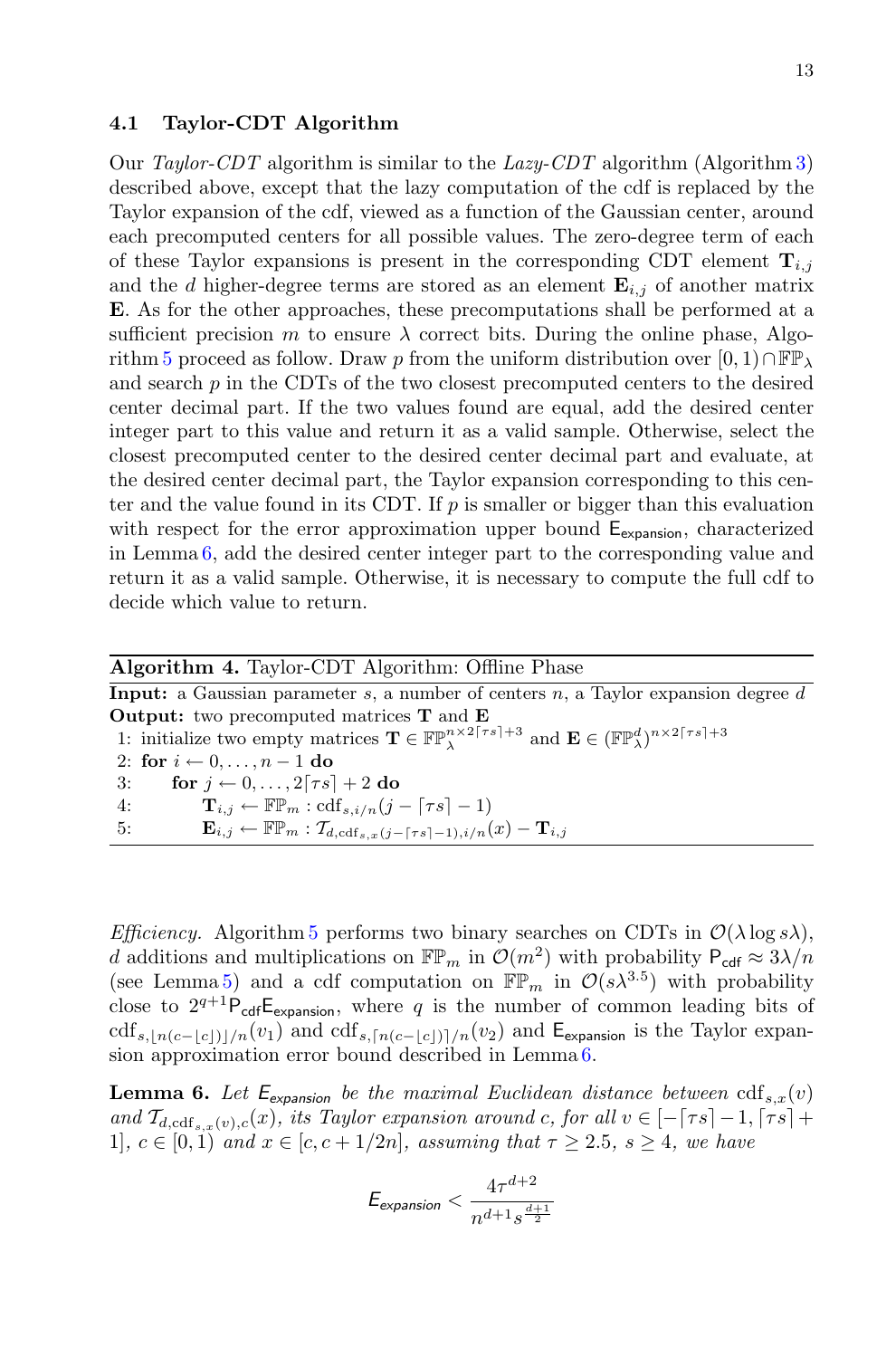#### **Algorithm 5.** Taylor-CDT Algorithm: Online Phase

<span id="page-12-0"></span>**Input:** a center c and two precomputed matrices **T** and **E Output:** a sample x that follows  $D_{s,c}$ 1:  $p \leftarrow U_{[0,1)\cap \mathbb{FP}}$ 2:  $v_1 \leftarrow i - \lceil \tau s \rceil - 1$  s.t.  $\mathbf{T}_{\lfloor n(c-|c|) \rfloor, i-1} \leq p < \mathbf{T}_{\lfloor n(c-|c|) \rfloor, i}$ 3:  $v_2 \leftarrow j - \lceil \tau s \rceil - 1 \text{ s.t. } \mathbf{T}_{\lceil n(c - \lfloor c \rfloor) \rceil, j-1} \leq p < \mathbf{T}_{\lceil n(c - \lfloor c \rfloor) \rceil, j}$ 4: **if**  $v_1 = v_2$  **then** 5: **return**  $v_1 + |c|$ 6: **else** 7: **if**  $|c - [n(c - \lfloor c \rfloor)]| < |c - [n(c - \lfloor c \rfloor)]|$  then<br>8:  $c' \leftarrow |n(c - \lfloor c \rfloor)|$ 8:  $c' \leftarrow [n(c - \lfloor c \rfloor)]$ <br>9: else 9: **else** 10:  $c' \leftarrow \lceil n(c - \lfloor c \rfloor) \rceil$ <br>11:  $i \leftarrow i$ 11:  $i \leftarrow j$ <br>12: if  $n \leq T_c$ 12: **if**  $p < \mathbf{T}_{c',i} + \mathbf{E}_{c',i}(c - \lfloor c \rfloor) - \mathbf{E}_{\text{expansion}}$  then 13: **return**  $v_1 + \lfloor c \rfloor$ <br>14: **else** 14: **else** 15: **if**  $p > \mathbf{T}_{c',i} + \mathbf{E}_{c',i}(c - \lfloor c \rfloor) + \mathbf{E}_{\text{expansion}}$  then 16: **return**  $v_2 + \lfloor c \rfloor$ <br>17: **else** 17: **else** 18: **if**  $p > \mathbb{FP}_m$  : cdf<sub>s,c−[c]</sub>(v<sub>1</sub>) **then**<br>19: **return**  $v_1 + |c|$ 19: **return**  $v_1 + \lfloor c \rfloor$ <br>20: **else** 20: **else** 21: **return**  $v_2 + |c|$ 

*Proof.* From Theorem [1](#page-5-0) we have

$$
\mathsf{E}_{\text{expansion}} = \max_{\substack{c \in [0,1) \\ x \in [c,c+1/2n] \\ v \in [-\lceil rs \rceil - 1, \lceil rs \rceil + 1 \rceil}} \left( \sum_{i=-\lceil rs \rceil - 1}^{v} \int_{c}^{x} \frac{\rho_{s,t}^{(d+1)}(i)}{d! \rho_{s,t}(\mathbb{Z})} (c + \frac{1}{2n} - t) \, dt \right)
$$

By using well-known series-integral comparison we obtain  $\rho_{s,t}(\mathbb{Z}) \geq s\sqrt{2\pi} - 1$ and since  $\left|\rho_{s,t}^{(d)}(i)\right| < \frac{d(1.3\tau)^{d}2^d}{s^{d/2}}$  for  $s \ge 4$  and  $\tau \ge 2.5$ , it follows that

$$
\mathsf{E}_{\text{expansion}} \le \frac{(d+1)(1.3)^{d+1}\tau^{d+2}}{d!\,n^{d+1}s^{\frac{d+1}{2}}}
$$

A careful analysis of this technique show that with  $d = 4$  we achieve the same asymptotic computational cost as the classical CDT algorithm with  $n = \omega(\lambda)$ , where the hidden factor is less than  $1/4$ , therefore for this degree the space com-plexity of Algorithms [4](#page-11-1) and [5](#page-12-0) is only  $\lambda$  times bigger than for centered sampling, showing that these algorithms can achieve a memory requirement as low as 1 MB. Finally, note that taking care to add the floating-point computation error to the error of approximation, one can compute the Taylor expansion evaluation at the maximal hardware precision to reduce its computational cost.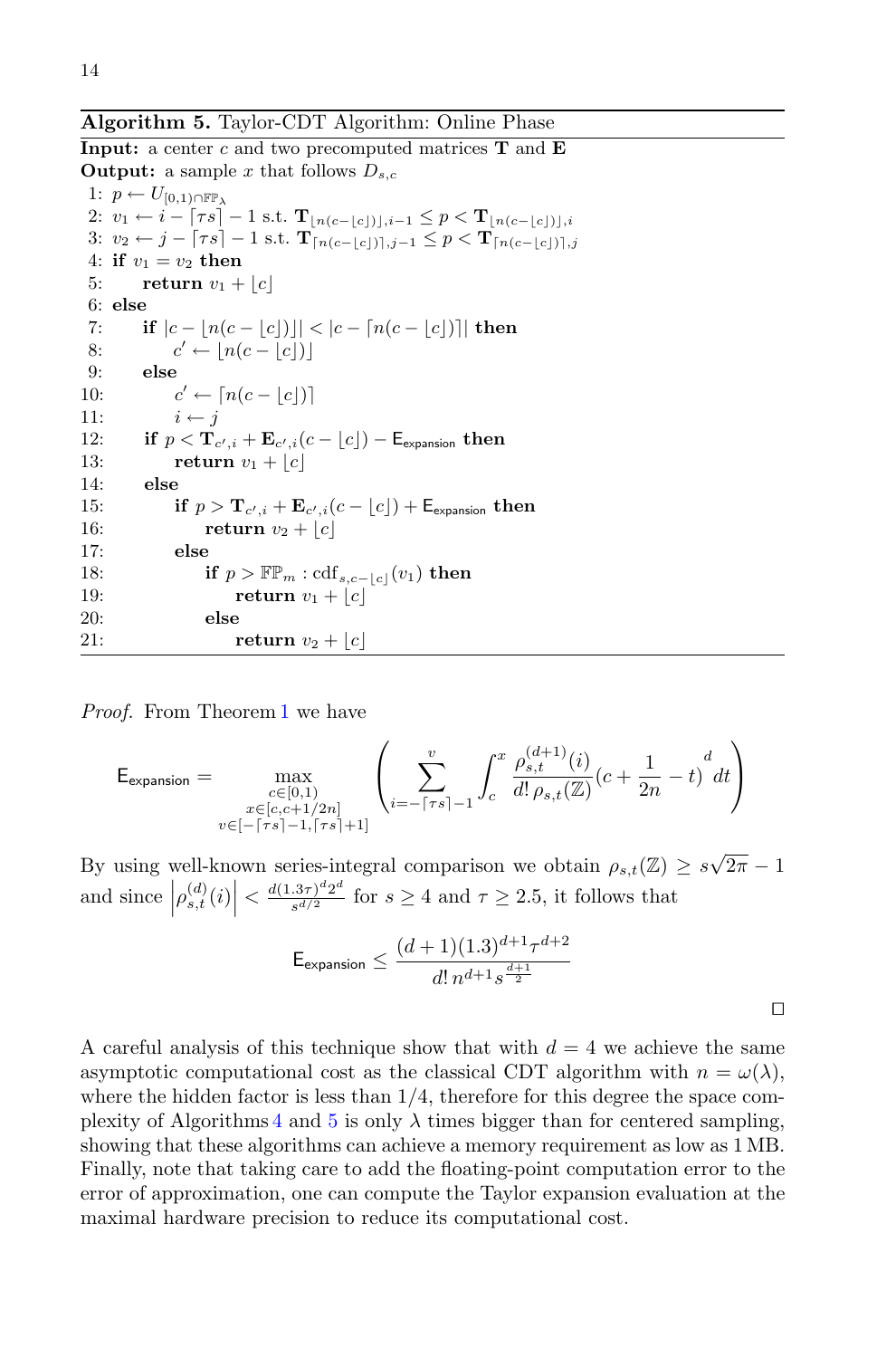# <span id="page-13-0"></span>**5 Lookup Tables**

We shall now show how to use partial lookup tables to avoid the binary search in most cases when using CDT algorithms, this technique is the CDT analogue of the Knuth-Yao algorithm improvement described in [\[8](#page-15-7)]. Note that this strategy is particularly fitting for discrete Gaussian distributions with relatively small expected values. The basic idea is to subdivide the uniform distribution  $U_{[0,1)}$ into  $\ell$  uniform distributions on subsets of the same size  $U_{[i/\ell,(i+1)/\ell)}$ , with  $\ell$  a power of two. We then precompute a partial lookup table on these subsets which allows to return the sample at once when the subset considered does not include a cdf image. We note that instead of subdividing the uniform range into stripes of the same size, we can also recursively subdivide only some stripes of the previous subdivision. However, for the sake of clarity and ease of exposure, this improvement is not included in this paper and we will describe this technique for the classical centered CDT algorithm.

First, we initialize a lookup table of size  $\ell = 2^l$  where the *i*-th entry corresponds to a subinterval  $[i/\ell,(i+1)/\ell)$  of [0,1]. Second, after precomputing the CDT, we mark all the entries for which there is at least one CDT element in their corresponding subinterval  $[i/\ell,(i+1)/\ell)$  with  $\perp$ , and all remaining entries with  $\top$ . Each entry marked with  $\top$  allows to return a sample without the need to perform a binary search in the CDT, because only one value corresponds to this subinterval which is the first CDT element greater or equal to  $(i+1)/\ell$ .

*Efficiency.* The efficiency of this technique is directly related to the number of entries, marked with  $\top$ , whose subintervals do not contain a CDT element. We denote the probability of performing binary search by  $P_{\text{binsrch}}$ , obviously the probability to return the sample immediately after choosing  $i$ , which is a part of p, is  $1 - P_{\text{binsrch}}$ . Lemma [7](#page-13-1) gives a lower bound of  $P_{\text{binsrch}}$ .

**Lemma 7.** For any  $\ell \geq 2^8$  and  $s \geq \eta_{\frac{1}{2}}(\mathbb{Z})$ . Let  $P_{\text{binsach}}$  be the probability of per*forming binary search during the execution of the CDT algorithm implemented with the lookup table trick described above, we have*

<span id="page-13-1"></span>
$$
P_{\text{binsrch}} < 1.2s\sqrt{\log_2\ell}/\ell
$$

*Proof.*

$$
P_{\text{binsrch}} = \frac{\ell - \sum_{i=\lfloor c-\tau s \rfloor}^{\lceil c+\tau s \rceil} \lfloor \ell \operatorname{cdf}_{s,c}(i) \rfloor - \lfloor \ell \operatorname{cdf}_{s,c}(i-1) \rfloor}{\ell}
$$

From Lemma [2](#page-5-1) we have

$$
\left[ \ell \operatorname{cdf}_{s,c} \left( \left[ c - 0.6s \sqrt{\log_2 \ell} \right] \right) \right] = 0
$$

$$
\left[ \ell \left( 1 - \operatorname{cdf}_{s,c} \left( \left[ c + 0.6s \sqrt{\log_2 \ell} \right] \right) \right) \right] = 0
$$

15

| ۰ | ۰ |  |
|---|---|--|
|   |   |  |
|   |   |  |
|   |   |  |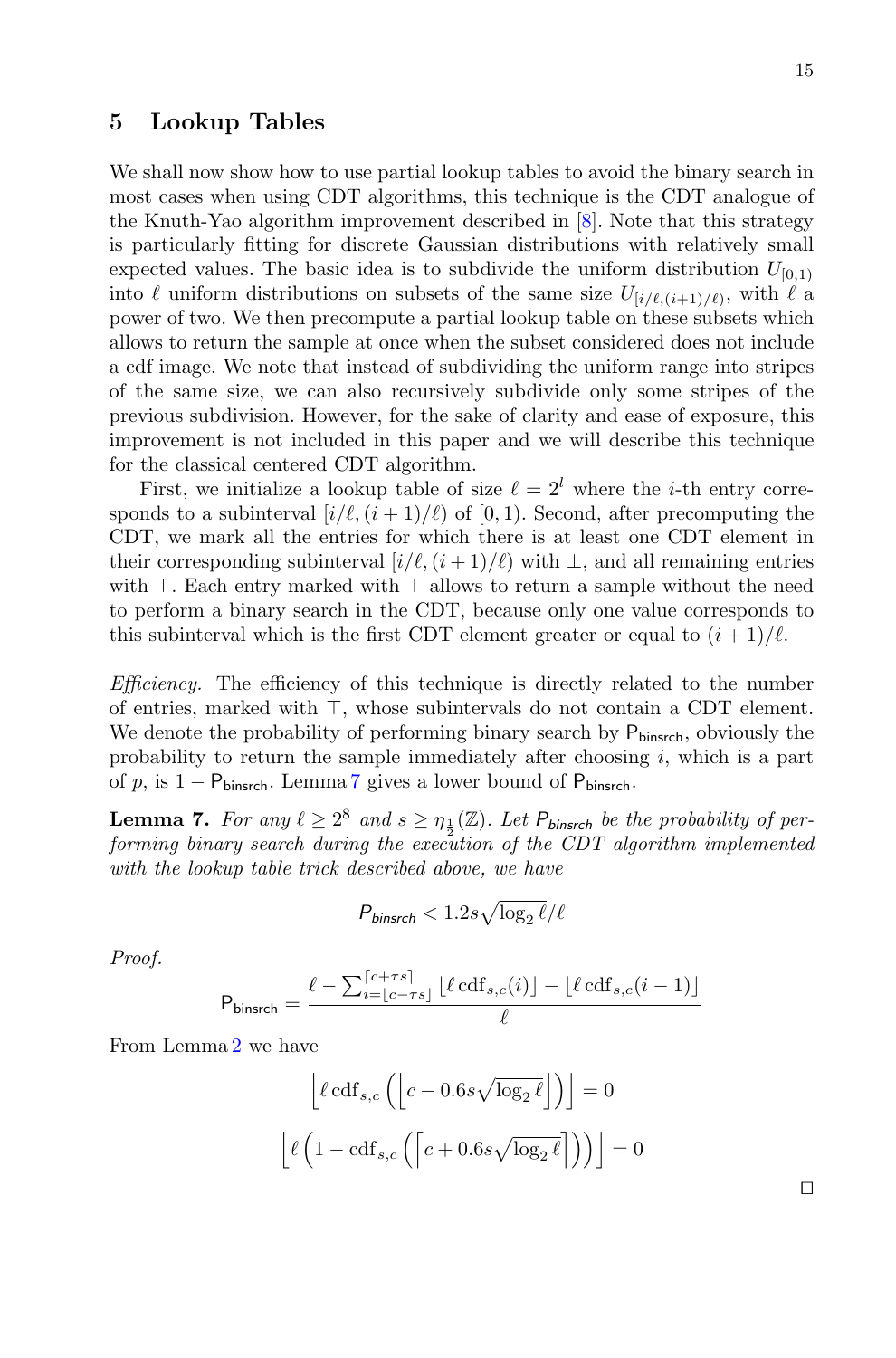# **6 Experimental Results**

In this section, we present experimental results of our  $C++$  implementation<sup>[1](#page-14-0)</sup> distributed under the terms of the GNU General Public License version 3 or later (GPLv3+) which uses the MPFR [\[15](#page-16-14)] and GMP [\[19\]](#page-16-15) libraries as well as Salsa20 [\[5](#page-15-8)] as the pseudorandom number generator. Our non-centered discrete Gaussian sampler was implemented with a binary search executed byte by byte if  $\ell = 2^8$  and 2-bytes by 2-bytes if  $\ell = 2^{16}$  without recursive subdivision of  $U_{[0,1)}$ , therefore [0, 1) is subdivided in  $\ell$  intervals of the same size and cdf(x) is stored for all  $x \in [-\tau \sigma] - 1$ ,  $[\tau \sigma] + 1$ . The implementation of our non-centered discrete Gaussian sampler uses a fixed number of precomputed centers  $n = 2^8$  with a lookup table of size  $\ell = 2^8$  and includes the lazy cdf evaluation optimization.

We tested the performance of our non-centered discrete Gaussian sampler by using it as a subroutine for Peikert's sampler [\[32\]](#page-17-3) for sampling from  $D_{(g),\sigma',0}$ with  $g \in \mathbb{Z}[x]/(x^N + 1)$  for N a power of two. To this end, we adapted the implementation of this sampler from [\[3](#page-15-9)] where we swap out the sampler from

<span id="page-14-1"></span>**Table 1.** Performance of sampling from  $D_{(g),\sigma'}$  as implemented in [\[3\]](#page-15-9) and with our noncentered discrete Gaussian sampler with  $\ell = n = 2^8$ . The column  $D_{(g),\sigma'}/s$  gives the number of samples returned per second, the column "memory" the maximum amount of memory consumed by the process. All timings are on a Intel $(R)$  Xeon $(R)$  CPU E5-2667 (strombenzin). Precomputation uses 2 cores, the online phase uses one core.

| $\vert 3 \vert$  |                |           |                     |                     |             |  |  |
|------------------|----------------|-----------|---------------------|---------------------|-------------|--|--|
| $\boldsymbol{N}$ | $\log \sigma'$ | precomp   | time                | $D_{(g),\sigma'}/s$ | memory      |  |  |
| 256              | 38.2           | $0.08$ s  | 8.46 ms             | 118.17              | 11,556 kB   |  |  |
| 512              | 42.0           | $0.17$ s  | $16.96$ ms          | 58.95               | 11,340 kB   |  |  |
| 1024             | 45.8           | $0.32$ s  | $38.05$ ms          | 26.28               | 21,424 kB   |  |  |
| 2048             | 49.6           | 0.93 s    | 78.17 ms            | 12.79               | $41,960$ kB |  |  |
| 4096             | 53.3           | $2.26$ s  | $157.53 \text{ ms}$ | 6.35                | 86,640 kB   |  |  |
| 8192             | 57.0           | $6.08$ s  | 337.32 ms           | 2.96                | 192,520 kB  |  |  |
| 16384            | 60.7           | $13.36$ s | $700.75$ ms         | 1.43                | 301,200 kB  |  |  |
| This work        |                |           |                     |                     |             |  |  |
| $\boldsymbol{N}$ | $\log \sigma'$ | precomp   | time                | $D_{(g),\sigma'}/s$ | memory      |  |  |
| 256              | 38.2           | $0.31$ s  | $2.91$ ms           | 343.16              | 17,080 kB   |  |  |
| 512              | 42.0           | $0.39$ s  | $5.99$ ms           | 166.88              | $21,276$ kB |  |  |
| 1024             | 45.8           | $0.65$ s  | $11.89$ ms          | 84.12               | 38,280 kB   |  |  |
| 2048             | 49.6           | $1.04$ s  | $25.07 \text{ ms}$  | 39.89               | 74,668 kB   |  |  |
| 4096             | 53.3           | $2.35$ s  | $48.63$ ms          | 20.56               | 148,936 kB  |  |  |
| 8192             | 57.0           | $7.27$ s  | $96.67$ ms          | 10.34               | 302,616 kB  |  |  |
| 16384            | 60.7           | $14.41$ s | $205.35 \text{ ms}$ | 4.87                | 618,448 kB  |  |  |

<span id="page-14-0"></span><sup>1</sup> The implementation is available at https://github.com/tricosset/FGN.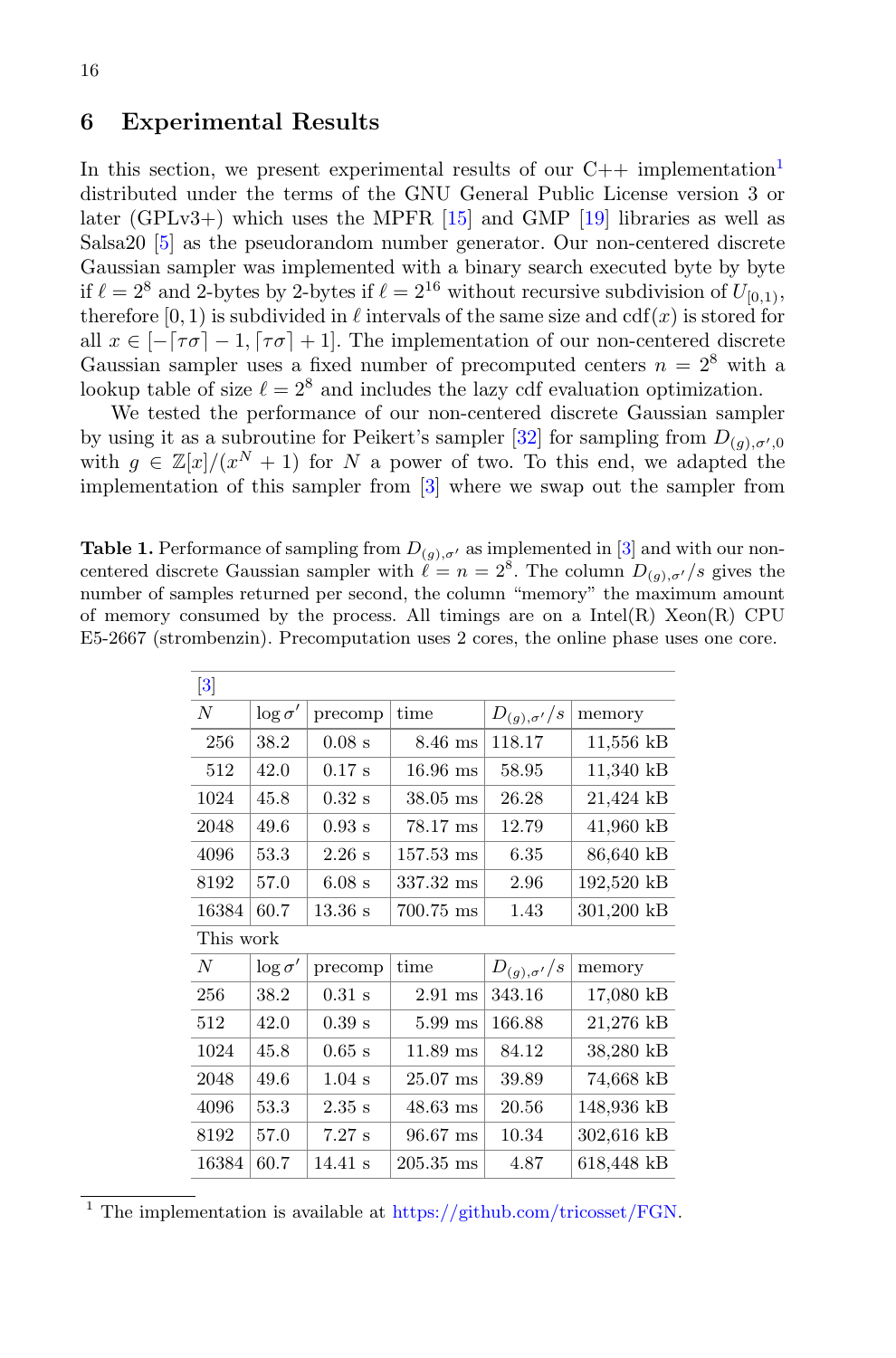the dgs library [\[2](#page-15-10)] (implementing rejection sampling and [\[11\]](#page-15-2)) used in [\[3](#page-15-9)] with our sampler for sampling for  $D_{\mathbb{Z},\sigma,c}$ . Note that sampling from  $D_{(g),\sigma',0}$  is more involved and thus slower than sampling from  $D_{\mathbb{Z}^N,\sigma',0}$ . That is, to sample from  $D_{(g),\sigma',0}$ , [\[3\]](#page-15-9) first computes an approximate square root of  $\Sigma_2 = \sigma'^2 \cdot g^{-T} \cdot g^{-1} - r^2$ with  $r = 2 \cdot \lceil \sqrt{\log N} \rceil$ . Then, given an approximation  $\sqrt{\Sigma_2}'$  of  $\sqrt{\Sigma_2}$  it samples a vector  $x \leftarrow_{\S} \mathbb{R}^N$  from a standard normal distribution and interpret it as a polynomial in  $\mathbb{Q}[X]/(x^N + 1)$ ; computes  $y = \sqrt{\Sigma_2}' \cdot x$  in  $\mathbb{Q}[X]/(x^N + 1)$  and returns  $q \cdot (|y|_r)$ , where  $|y|_r$  denotes sampling a vector in  $\mathbb{Z}^N$  where the *i*th component follows  $D_{\mathbb{Z},r,u_i}$ . Thus, implementing Peikert's sampler requires sampling from  $D_{\mathbb{Z},r,y_i}$  for changing centers  $y_i$  and sampling from a standard normal distribution. We give experimental results in Table [1,](#page-14-1) indicating that our sampler increases the rate by a factor  $\approx 3$ .

# <span id="page-15-0"></span>**References**

- 1. Ajtai, M.: Generating hard instances of lattice problems (extended abstract). In: Proceedings of the Twenty-Eighth Annual ACM Symposium on Theory of Computing, STOC 1996, NY, USA, pp. 99–108. ACM, New York (1996)
- <span id="page-15-10"></span>2. Albrecht, M.R.: dgs – discrete gaussians over the integers (2014). https://bitbucket. org/malb/dgs
- <span id="page-15-9"></span>3. Albrecht, M.R., Cocis, C., Laguillaumie, F., Langlois, A.: Implementing candidate graded encoding schemes from ideal lattices. In: Iwata, T., Cheon, J.H. (eds.) ASIACRYPT 2015. LNCS, vol. 9453, pp. 752–775. Springer, Heidelberg (2015). doi:10.1007/978-3-662-48800-3 31
- <span id="page-15-1"></span>4. Babai, L.: On Lovász' lattice reduction and the nearest lattice point problem. In: Mehlhorn, K. (ed.) STACS 1985. LNCS, vol. 182, pp. 13–20. Springer, Heidelberg (1985). doi:10.1007/BFb0023990
- <span id="page-15-8"></span>5. Bernstein, D.J.: The salsa20 family of stream ciphers. In: Robshaw, M., Billet, O. (eds.) New Stream Cipher Designs: The eSTREAM Finalists, pp. 84–97. Springer, Heidelberg (2008)
- <span id="page-15-6"></span>6. Brent, R.P., et al.: Fast algorithms for high-precision computation of elementary functions. In: Proceedings of 7th Conference on Real Numbers and Computers (RNC 7), pp. 7–8 (2006)
- <span id="page-15-3"></span>7. Buchmann, J., Cabarcas, D., Göpfert, F., Hülsing, A., Weiden, P.: Discrete Ziggurat: a time-memory trade-off for sampling from a Gaussian distribution over the integers. In: Lange, T., Lauter, K., Lisoněk, P. (eds.) SAC 2013. LNCS, vol. 8282, pp. 402–417. Springer, Heidelberg (2014). doi:10.1007/978-3-662-43414-7 20
- <span id="page-15-7"></span>8. de Clercq, R., Roy, S.S., Vercauteren, F., Verbauwhede, I.: Efficient software implementation of ring-LWE encryption. In: 2015 Design, Automation Test in Europe Conference Exhibition (DATE), pp. 339–344 (2015)
- <span id="page-15-4"></span>9. Devroye, L.: Non-Uniform Random Variate Generation. Springer, Heidelberg (1986)
- <span id="page-15-5"></span>10. Ducas, L.: Lattice based signatures: attacks, analysis and optimization. Ph.D. thesis (2013)
- <span id="page-15-2"></span>11. Ducas, L., Durmus, A., Lepoint, T., Lyubashevsky, V.: Lattice signatures and bimodal Gaussians. In: Canetti, R., Garay, J.A. (eds.) CRYPTO 2013. LNCS, vol. 8042, pp. 40–56. Springer, Heidelberg (2013). doi:10.1007/978-3-642-40041-4 3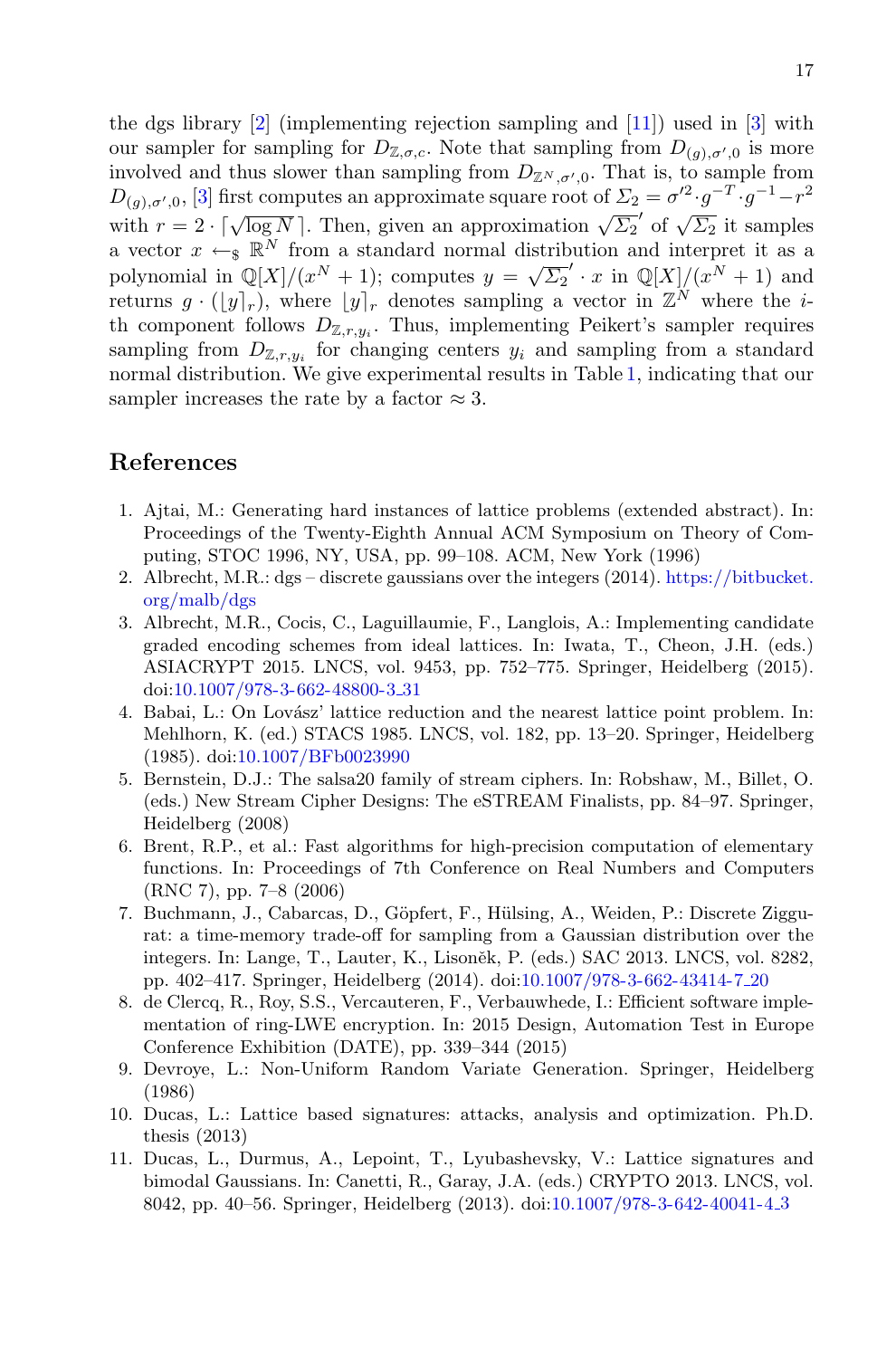- <span id="page-16-8"></span>12. Ducas, L., Nguyen, P.Q.: Faster Gaussian lattice sampling using lazy floating-point arithmetic. In: Wang, X., Sako, K. (eds.) ASIACRYPT 2012. LNCS, vol. 7658, pp. 415–432. Springer, Heidelberg (2012). doi:10.1007/978-3-642-34961-4 26
- <span id="page-16-10"></span>13. Dwarakanath, N.C., Galbraith, S.D.: Sampling from discrete Gaussians for latticebased cryptography on a constrained device. Appl. Algebra Eng. Commun. Comput. **25**(3), 159–180 (2014)
- <span id="page-16-6"></span>14. Fiat, A., Shamir, A.: How To prove yourself: practical solutions to identification and signature problems. In: Odlyzko, A.M. (ed.) CRYPTO 1986. LNCS, vol. 263, pp. 186–194. Springer, Heidelberg (1987). doi:10.1007/3-540-47721-7 12
- <span id="page-16-14"></span>15. Fousse, L., Hanrot, G., Lefèvre, V., Pélissier, P., Zimmermann, P.: MPFR: a multiple-precision binary floating-point library with correct rounding. ACM Trans. Math. Softw. **33**(2) (2007)
- <span id="page-16-1"></span>16. Gentry, C., Peikert, C., Vaikuntanathan, V.: Trapdoors for hard lattices and new cryptographic constructions. In: Proceedings of the Fortieth Annual ACM Symposium on Theory of Computing, STOC 2008, pp. 197–206. ACM, New York (2008)
- <span id="page-16-9"></span>17. Gentry, C., Peikert, C., Vaikuntanathan, V.: Trapdoors for hard lattices and new cryptographic constructions. In: Ladner, R.E., Dwork, C. (eds.) 40th ACM STOC, pp. 197–206. ACM Press, Victoria, 17–20 May 2008
- <span id="page-16-2"></span>18. Goldreich, O., Goldwasser, S., Halevi, S.: Public-key cryptosystems from lattice reduction problems. In: Kaliski, B.S. (ed.) CRYPTO 1997. LNCS, vol. 1294, pp. 112–131. Springer, Heidelberg (1997). doi:10.1007/BFb0052231
- <span id="page-16-15"></span>19. Granlund, T.: The GMP development team: GNU MP: The GNU Multiple Precision Arithmetic Library, 6.0.1 edn. (2015). http://gmplib.org/
- <span id="page-16-11"></span>20. Karney, C.F.F.: Sampling exactly from the normal distribution. ACM Trans. Math. Softw. **42**(1), 3:1–3:14 (2016)
- <span id="page-16-3"></span>21. Klein, P.: Finding the closest lattice vector when it's unusually close. In: Proceedings of the Eleventh Annual ACM-SIAM Symposium on Discrete Algorithms, SODA 2000, pp. 937–941. Society for Industrial and Applied Mathematics, Philadelphia, PA, USA (2000)
- <span id="page-16-13"></span>22. Knuth, D.E., Yao, A.C.: The complexity of nonuniform random number generation. In: Traub, J.F. (ed.) Algorithms and Complexity: New Directions and Recent Results. Academic Press, New York (1976)
- <span id="page-16-4"></span>23. Lyubashevsky, V.: Lattice-based identification schemes secure under active attacks. In: Cramer, R. (ed.) PKC 2008. LNCS, vol. 4939, pp. 162–179. Springer, Heidelberg (2008). doi:10.1007/978-3-540-78440-1 10
- 24. Lyubashevsky, V.: Fiat-Shamir with aborts: applications to lattice and factoringbased signatures. In: Matsui, M. (ed.) ASIACRYPT 2009. LNCS, vol. 5912, pp. 598–616. Springer, Heidelberg (2009). doi:10.1007/978-3-642-10366-7 35
- <span id="page-16-7"></span>25. Lyubashevsky, V.: Lattice signatures without trapdoors. In: Pointcheval, D., Johansson, T. (eds.) EUROCRYPT 2012. LNCS, vol. 7237, pp. 738–755. Springer, Heidelberg (2012). doi:10.1007/978-3-642-29011-4 43
- <span id="page-16-5"></span>26. Lyubashevsky, V., Micciancio, D.: Asymptotically efficient lattice-based digital signatures. In: Canetti, R. (ed.) TCC 2008. LNCS, vol. 4948, pp. 37–54. Springer, Heidelberg (2008). doi:10.1007/978-3-540-78524-8 3
- <span id="page-16-0"></span>27. Lyubashevsky, V., Peikert, C., Regev, O.: On ideal lattices and learning with errors over rings. In: Gilbert, H. (ed.) EUROCRYPT 2010. LNCS, vol. 6110, pp. 1–23. Springer, Heidelberg (2010). doi:10.1007/978-3-642-13190-5 1
- <span id="page-16-12"></span>28. Marsaglia, G., Tsang, W.W.: A fast, easily implemented method for sampling from decreasing or symmetric unimodal density functions. SIAM J. Sci. Stat. Comput. **5**, 349–359 (1984)